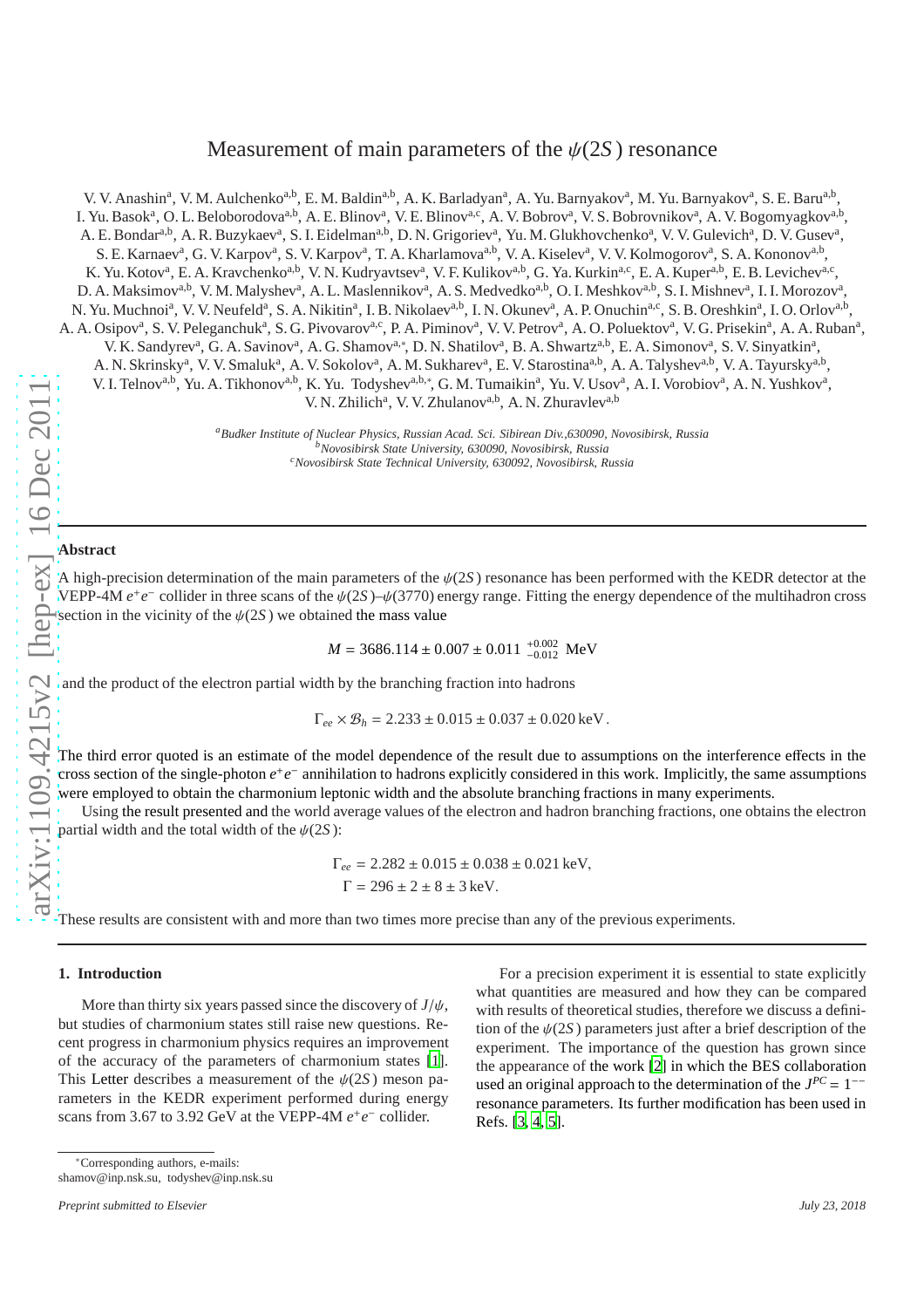#### <span id="page-1-3"></span>**2. VEPP-4M collider and KEDR detector**

VEPP-4M is an  $e^+e^-$  collider [\[6\]](#page-12-5) designed for high-energy physics experiments in the center-of-mass (c.m.) energy range from 2 to 12 GeV. The peak luminosity in the  $2\times 2$  bunches operation mode is about  $2 \times 10^{30} \text{ cm}^{-2} \text{s}^{-1}$  in the vicinity of  $\psi(2S)$ . Having a modest luminosity, VEPP-4M is well equipped for high-precision measurements of beam energy [\[7](#page-12-6)]. The instantaneous value of the beam energy can be calibrated using the resonant depolarization method (RDM) [\[8](#page-12-7), [9\]](#page-12-8) with the relative accuracy of about 10−<sup>6</sup> . The results of RDM calibrations must be interpolated to determine the energy during data taking and the interpolation accuracy of about 10 keV can be reached [\[10\]](#page-12-9). Continuous energy monitoring is performed using the infrared light Compton backscattering [\[11\]](#page-12-10) with the accuracy of the method  $~\sim 60~{\rm keV}$ 

The KEDR detector [\[12\]](#page-12-11) (Fig. [1\)](#page-1-0) comprises the vertex detector (VD), drift chamber (DC), time-of-flight (TOF) system of scintillation counters, particle identification system based on the aerogel Cherenkov counters, EM calorimeter (liquid krypton in the barrel part and CsI crystals in the endcaps), superconducting magnet system and muon system inside the magnet yoke. The superconducting solenoid provides a longitudinal magnetic field of 0.6 T. The detector is equipped with a scattered electron tagging system for two-photon studies and some applications. The on-line luminosity measurement is provided by two independent single bremsstrahlung monitors. The trigger consists of two hardware levels: the primary trigger (PT) and the secondary one (ST) [\[13](#page-12-12)]. The PT operates using signals from the TOF counters and fast signals from the CsI and LKr calorimeters, whereas the ST uses the normally shaped calorimeter signals and the information from VD, DC and TOF system. After the readout, a software selection of events is performed using simplest event characteristics, in particular, the number of hits in VD. The upper limit on the number of VD tubes hitted is very effective for the machine background suppression.

### **3. Data sample**

In 2004 two scans of the  $\psi(2S)$ – $\psi(3770)$  energy range were carried out with an integrated luminosity of about  $0.7$   $pb^{-1}$ . In 2006 the regions of  $\psi(2S)$  and  $\psi(3770)$  mesons were scanned once again with an integrated luminosity of  $\approx 1.9 \text{ pb}^{-1}$ . The combined data sample corresponds to  $1.6 \cdot 10^5 \psi(2S)$  produced. The data acquisition scenario for  $\psi(2S)$  was similar to that described in Ref. [\[10\]](#page-12-9). The accuracy of the energy interpolation between the RDM calibrations varied from 10 to 30 keV during the whole experiment. Our final results on the  $\psi(3770)$  parameters are presented in the next letter of this volume.

## <span id="page-1-4"></span>**4.** On definition of  $J^{PC} = 1^{-1}$  resonance parameters

A resonance with the quantum numbers  $J^{PC} = 1^{-1}$  can be treated in some cases not as an unstable particle but just as a vacuum polarization phenomenon. Sometimes this causes confusion in the data analysis as was noted in Ref. [\[14\]](#page-12-13). To avoid



<span id="page-1-0"></span>Figure 1: 1 – Vacuum chamber, 2 – Vertex detector, 3 – Drift chamber, 4 – Threshold aerogel counters, 5 – ToF-counters, 6 – Liquid krypton calorimeter,  $\frac{7}{7}$  – Superconducting solenoid, 8 – Magnet yoke,9 – Muon tubes, 10 – CsI calorimeter, 11 – Compensating superconducting coils

confusion, "bare" and "dressed" or "physical" parameters of a resonance must be clearly distinguished. The former do not include QED corrections and are used in many theoretical studies, the latter include some of them (in particular, the vacuum polarization) and are published as results of almost all experimental papers.

The physical parameters correspond to the interpretation of a 1−− resonance as a particle described with a Breit-Wigner amplitude representing its appearance in all orders of the QED perturbations, which is absolutely natural for the strong production of a resonance. For an electromagnetic production of a resonance like, e.g., in the process  $e^+e^- \rightarrow \psi(2S) \rightarrow p\overline{p}$ , this amplitude interferes with the pure QED amplitude of the  $e^+e^- \rightarrow p\overline{p}$ transition. As shown below, such an approach allows one to avoid the numerical integration in the calculation of radiative corrections.

Let us demonstrate the relation between the bare and physical parameters. According to Ref. [\[15\]](#page-12-14), the cross section of the single–photon annihilation can be written in the form

<span id="page-1-2"></span>
$$
\sigma(s) = \int dx \frac{\sigma_0((1-x)s)}{|1 - \Pi((1-x)s)|^2} \mathcal{F}(s, x), \tag{1}
$$

where *s* is the c.m. energy squared,  $\mathcal{F}(s, x)$  is the radiative correction function, Π(*s*) represents the vacuum polarization operator and  $\sigma_0(s)$  is the Born cross section of the process. One has  $\Pi = \Pi_0 + \Pi_R$  with the nonresonant  $\Pi_0 = \Pi_{ee} + \Pi_{\mu\mu} + \Pi_{\tau\tau} + \Pi_{\text{hadr}}$ and the resonant

<span id="page-1-1"></span>
$$
\Pi_R(s) = \frac{3\Gamma_{ee}^{(0)}}{\alpha} \frac{s}{M_0} \frac{1}{s - M_0^2 + iM_0\Gamma_0},\tag{2}
$$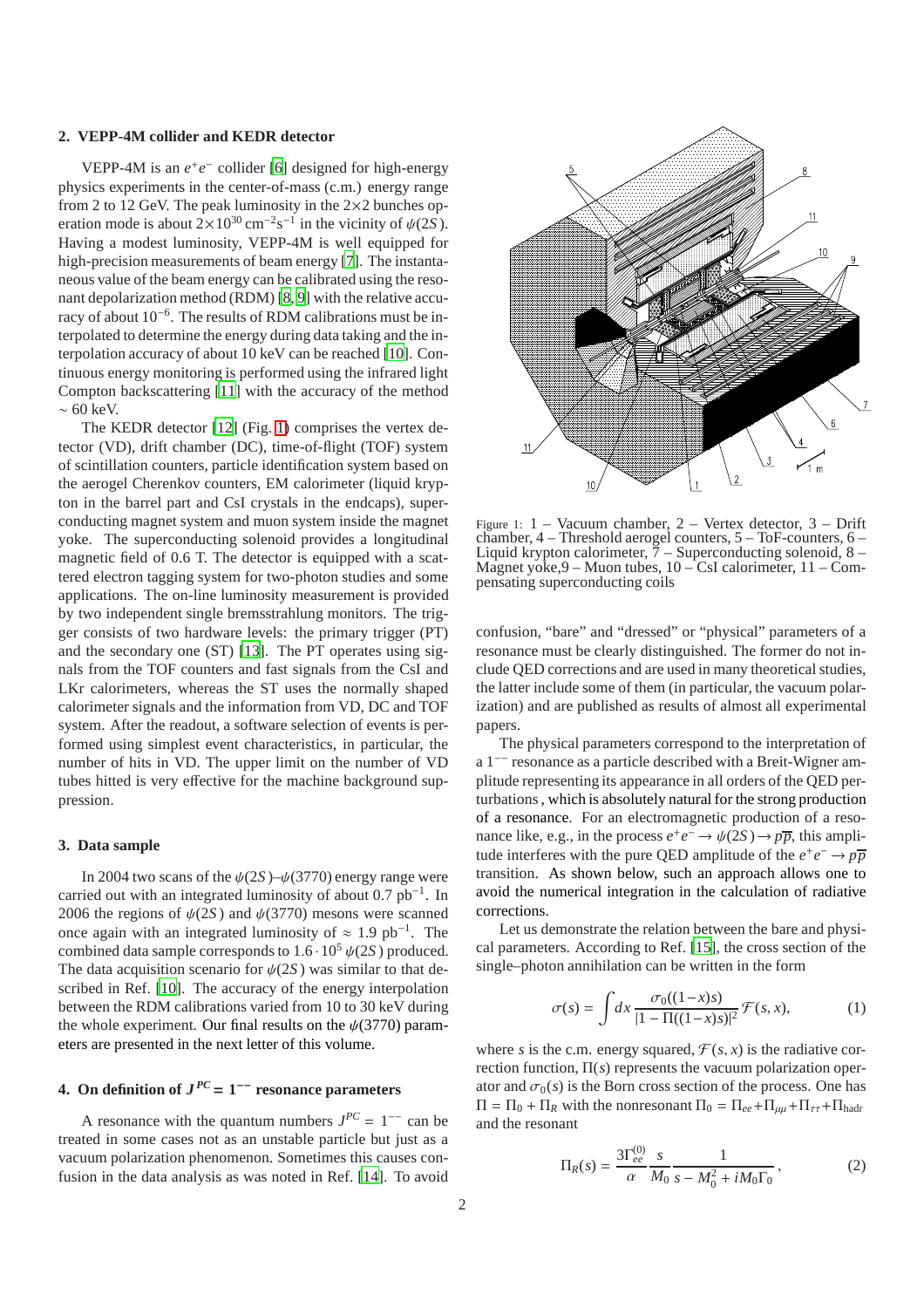where  $\alpha$  is the fine structure constant,  $M_0$ ,  $\Gamma_0$  and  $\Gamma_{ee}^{(0)}$  are the "bare" resonance mass, total and electron widths, respectively. Eq. [\(2\)](#page-1-1) slightly differs from the expression used in Refs. [\[16](#page-12-15), [17\]](#page-12-16). It corresponds to the simplest resonance cross section parameterization

$$
\sigma_R(s) = -\frac{4\alpha}{s} \operatorname{Im} \Pi_R(s) = \frac{12\pi \Gamma_{ee}^{(0)} \Gamma_0}{(s - M_0^2)^2 + M_0^2 \Gamma_0^2}.
$$
 (3)

For the muon pair production the Born cross section at *s* ≫  $4m_{\mu}^2$  ( $m_{\mu}$  is the muon mass) is just

<span id="page-2-0"></span>
$$
\sigma_0^{\mu\mu}(s) = \frac{4\pi\alpha^2}{3s},\tag{4}
$$

thus the resonance behaviour of the cross section is, in this approach, entirely due to the vacuum polarization, which implicitly describes the muonic decay of a resonance. Eqs. [\(1\)](#page-1-2), [\(2\)](#page-1-1) and [\(4\)](#page-2-0) give the dimuon cross section without separation into the continuum, resonant and interference parts. To obtain the contribution of the resonance, the continuum part must be subtracted from the amplitude. It can be done with the identity

<span id="page-2-1"></span>
$$
\frac{1}{1 - \Pi_0 - \Pi_R(s)} \equiv \frac{1}{1 - \Pi_0} + \frac{1}{(1 - \Pi_0)^2} \frac{3\Gamma_{ee}^{(0)}}{\alpha} \frac{s}{M_0} \frac{1}{s - \tilde{M}^2 + i\tilde{M}\tilde{\Gamma}}
$$
(5)

Two terms in the right-hand side correspond to the continuum amplitude and the resonant one, respectively. The second power of the vacuum polarization factor  $1/(1 - \Pi_0)$  in the latter can be interpreted as the presence of two photons, one at a resonance production and the other in its decay. In the resonant amplitude both  $\tilde{M}$  and  $\tilde{\Gamma}$  depend on *s* 

$$
\tilde{M}^{2} = M_{0}^{2} + \frac{3\Gamma_{ee}^{(0)}}{\alpha} \frac{s}{M_{0}} \text{ Re } \frac{1}{1 - \Pi_{0}},
$$
  

$$
\tilde{M}\tilde{\Gamma} = M_{0}\Gamma_{0} - \frac{3\Gamma_{ee}^{(0)}}{\alpha} \frac{s}{M_{0}} \text{ Im } \frac{1}{1 - \Pi_{0}}.
$$
 (6)

<span id="page-2-3"></span>In the vicinity of a narrow resonance this dependence is negligible, thus the resonant contribution can be described with a simple Breit-Wigner amplitude containing the physical parameters  $M \approx \tilde{M}(M_0^2)$  and  $\Gamma \approx \tilde{\Gamma}(M_0^2)$ .

To obtain the dimuon cross section one has to multiply the absolute value squared of the right-hand side of Eq. [\(5\)](#page-2-1) by the Born cross section [\(4\)](#page-2-0). The resonant part of the cross section is proportional to  $\Gamma_{ee}^{(0)}$  squared which appears instead of  $\Gamma_{ee}^{(0)}\Gamma_{\mu\mu}^{(0)}$ due to the lepton universality in QED. The factor  $1/(1 - \Pi_0)^2$  in front of the resonance amplitude converts the square of the bare  $\Gamma_{ee}^{(0)}$  to the square of the physical partial width

<span id="page-2-4"></span>
$$
\Gamma_{ee} = \frac{\Gamma_{ee}^{(0)}}{|1 - \Pi_0|^2} \tag{7}
$$

recommended to use by Particle Data Group since the work [\[18](#page-12-17)] appeared.

For electromagnetic decays of a resonance to hadrons, the only difference with the dimuon case is the factor *R* in the cross

section, where  $R$  is the hadron-to-muon cross section ratio off the resonance peak. For a strong decay with the partial width  $\Gamma_0^{(s)}$  $_0^{(s)}$  the Born cross section is

<span id="page-2-2"></span>
$$
\sigma_0^{(s)}(s) = \frac{12\pi \Gamma_{ee}^{(0)} \Gamma_0^{(s)}}{(s - M_0^2)^2 + M_0^2 \Gamma_0^2}.
$$
\n(8)

In this case the identity [\(5\)](#page-2-1) is not required, the direct substitution of [\(2\)](#page-1-1) and [\(8\)](#page-2-2) in [\(1\)](#page-1-2) leads to the same definition of the physical mass, total width and leptonic width. The equivalent definition of the physical mass in the hadronic channel is given in Ref. [\[19](#page-12-18)]. The physical value of the partial width  $\Gamma^{(s)}$  is identical to the bare one  $\Gamma_0^{(s)}$  $\frac{1}{0}$ .

We would like to emphasize that the experimental values of a 1−− resonance mass, total or leptonic width can not be compared with the immediate results of potential models or used to fit parameters of a potential without either "undressing" of the experimental values or "dressing" of the potential model results with Eqs. [\(6\)](#page-2-3) and [\(7\)](#page-2-4). The differences between dressed and bare masses are about 1.2 and 0.5 MeV for the  $J/\psi$  and  $\psi$ (2*S*), respectively. The corresponding differences for the total widths are about 23 and 10 keV (Im  $\Pi_0 \approx -\alpha (R+2)/3$  with the *R* ratio about 2.2).

Unlike the works [\[2](#page-12-1), [3](#page-12-2)], we consistently use the physical parameters and treat equally strong and electromagnetic decays of the  $\psi(2S)$ . The difference in the approaches is discussed in more detail in Section [5.3.](#page-4-0) It is worth noting that we do not suggest any new approach, but just follow the one employed in most measurements of heavy quarkonium parameters though, as far as we know, its relation to Eq. [\(1\)](#page-1-2) in the hadronic and leptonic channels was not rigorously considered until recently.

### <span id="page-2-5"></span>**5. Cross section calculation**

The cross section formulae given below in this section contain the ψ(2*S* ) total width Γ and the electronic width Γ*ee*, the determination of which are the goal of our analysis. We fix these parameters in the cross section fit, but use the iteration procedure to obtain the final results. The values of the  $\psi(2S)$ electron and hadron branching fractions, required to recalculate Γ*ee* × B*<sup>h</sup>* to Γ*ee* and Γ, are fixed at the world averages. The systematic uncertainties due to such an approach are discussed in Section [7.4.](#page-10-0)

### *5.1. Multihadron cross section*

Below we present the results of the paper [\[20\]](#page-12-19) published soon after  $J/\psi$  discovery in the updated interpretation. Some details of the analytical calculations and numerical checks can be found in Ref. [\[21](#page-12-20)].

Using the physical values of the parameters, for strong decays of  $\psi(2S)$  one reduces Eq. [\(1\)](#page-1-2) to

$$
\sigma_{\psi(2S)}^{RC}(W) = \int \frac{12\pi \,\Gamma_{ee} \Gamma_h^{(s)}}{(W^2(1-x) - M^2)^2 + M^2 \Gamma^2} \qquad (9)
$$

$$
\times \mathcal{F}(x, W^2) \, dx \,,
$$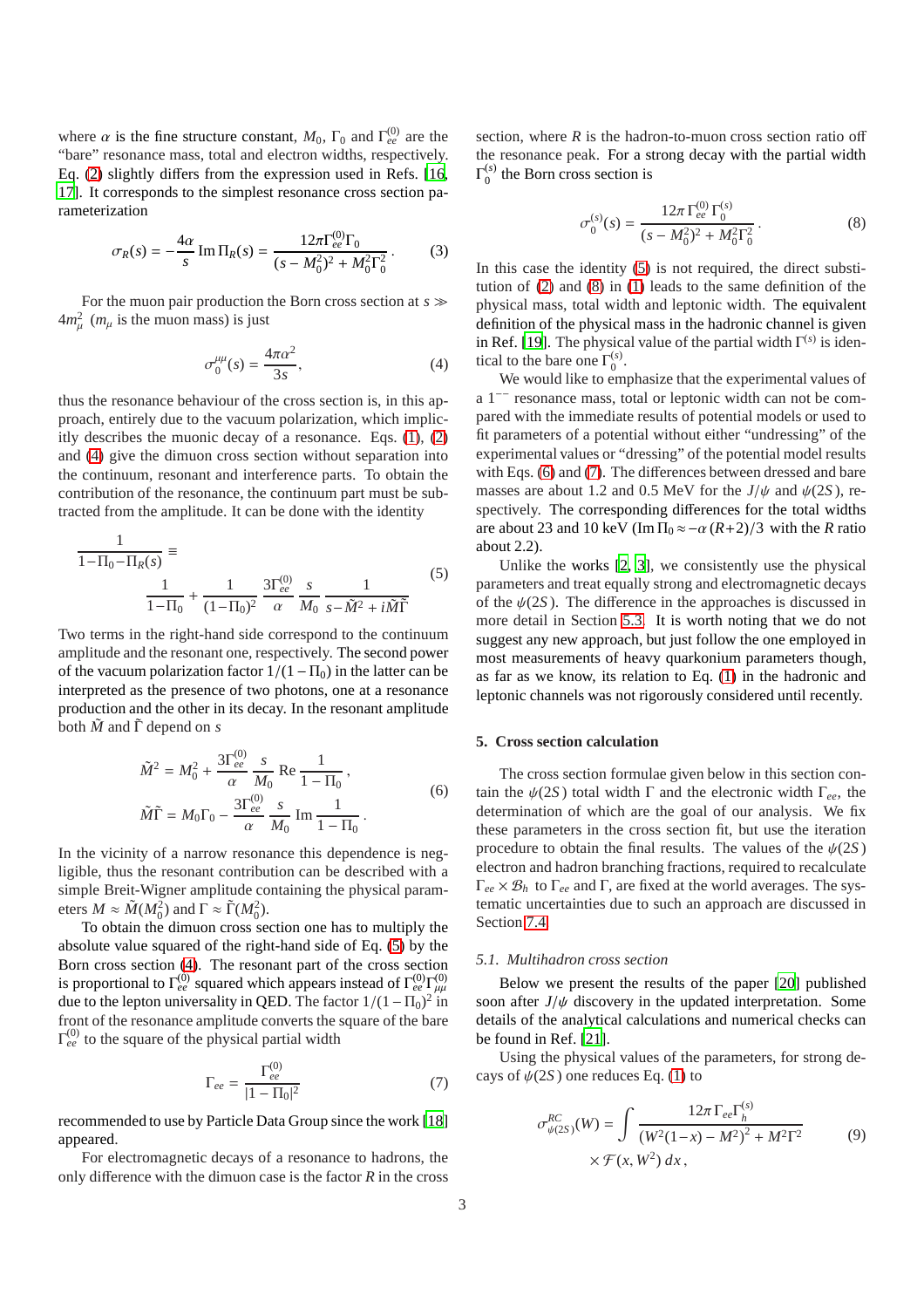where  $W = \sqrt{s}$  is the total collision energy, Γ, Γ<sub>ee</sub> and Γ<sup>(s)</sup>  $h^{(s)}$  are the total and partial widths of the  $\psi(2S)$  meson, and *M* is its mass.

Taking into account the resonance-continuum interference and performing the integration over *x* with a simplified version of  $\mathcal{F}(x, s)$  one obtains

<span id="page-3-0"></span>
$$
\sigma_{\psi(2S)}^{RC}(W) = \frac{12\pi}{W^2} \Biggl\{ \Biggl( 1 + \delta_{\rm sf} \Biggr) \Biggl[ \frac{\Gamma_{ee} \tilde{\Gamma}_h}{\Gamma M} \operatorname{Im} f(W) - \frac{2\alpha \sqrt{R \Gamma_{ee} \tilde{\Gamma}_h}}{3W} \lambda \operatorname{Re} \frac{f^*(W)}{1 - \Pi_0} \Biggr] - \frac{\beta \Gamma_{ee} \tilde{\Gamma}_h}{2\Gamma M} \Biggl[ \Biggl( 1 + \frac{M^2}{W^2} \Biggr) \arctan \frac{\Gamma W^2}{M(M^2 - W^2 + \Gamma^2)} - \frac{\Gamma M}{2W^2} \operatorname{ln} \frac{\left( \frac{M^2}{W^2} \right)^2 + \left( \frac{\Gamma M}{W^2} \right)^2}{\left( 1 - \frac{M^2}{W^2} \right)^2 + \left( \frac{\Gamma M}{W^2} \right)^2} \Biggr] \Biggr\},
$$
\n(10)

where  $\Pi_0$  is the vacuum polarization operator with the  $\psi(2S)$ contribution excluded. The  $\tilde{\Gamma}_h$  parameter includes both strong and electromagnetic decays and some contribution of interference effects which is discussed in the next subsection.

The first square bracket in Eq. [\(10\)](#page-3-0) corresponds to radiation of soft photons, while the second one represents hard photon corrections. The  $\lambda$  parameter introduced in Ref. [\[20\]](#page-12-19) characterizes the strength of the interference effect in the multihadron cross section and equals 1 for the dimuon cross section.

The correction  $\delta_{\rm sf}$  follows from the structure function approach of Ref. [\[15\]](#page-12-14):

$$
\delta_{\rm sf} = \frac{3}{4}\beta + \frac{\alpha}{\pi} \left(\frac{\pi^2}{3} - \frac{1}{2}\right) + \beta^2 \left(\frac{37}{96} - \frac{\pi^2}{12} - \frac{1}{36} \ln \frac{W}{m_e}\right), \quad (11)
$$

<span id="page-3-4"></span>
$$
\beta = \frac{4\alpha}{\pi} \left( \ln \frac{W}{m_e} - \frac{1}{2} \right),\tag{12}
$$

 $m_e$  is the electron mass and the function  $f$  is defined with

<span id="page-3-5"></span>
$$
f(W) = \frac{\pi \beta}{\sin \pi \beta} \left( \frac{W^2}{M^2 - W^2 - iM\Gamma} \right)^{1-\beta}.
$$
 (13)

The presentation of the soft photon integrals in form of the real and imaginary parts of the function *f* is more transparent than that of Ref. [\[22\]](#page-12-21).

Despite a simplification of  $\mathcal{F}(x, s)$ , not too far from the  $\psi(2S)$  peak the resonant part of Eq. [\(10\)](#page-3-0) reproduces the results obtained by the numerical integration of the complete formula with an accuracy better than 0.1%.

The resonant part of Eq. [\(10\)](#page-3-0) is proportional to the Γ*ee*Γ˜ *<sup>h</sup>*/Γ combination which is a product of the partial width and the branching fraction:  $\Gamma_{ee} \times \tilde{\mathcal{B}}_h = \tilde{\Gamma}_h \times \mathcal{B}_{ee}$ . Since our final result is  $\Gamma_{ee} \times \mathcal{B}_h$ , let us consider the relation of  $\tilde{\Gamma}_h$  with the true Γ*h*, which is a sum of hadronic partial widths.

#### <span id="page-3-6"></span>*5.2. Interference e*ff*ects in total multihadron cross section*

Considering charmonium decays at the parton level, one deals with the gluonic  $\psi \rightarrow gg(g/\gamma)$  and electromagnetic  $\psi \rightarrow$ 

 $\gamma^* \rightarrow q\overline{q}$  modes. Treating quarks and gluons as final decay products, one obtains that gluonic modes do not interfere with the continuum  $e^+e^- \rightarrow \gamma^* \rightarrow q\overline{q}$  process while those of electromagnetic origin do with the interference phase equal to that of the dimuon decay. In this case  $\tilde{\Gamma}_h$  does not differ from a sum of the hadronic partial widths  $\Gamma_h = \Gamma_{gg(gy)} + \Gamma_{q\overline{q}}$  with  $\Gamma_{q\overline{q}} = R \Gamma_{ee}$  and

<span id="page-3-7"></span>
$$
\lambda = \sqrt{\frac{R \mathcal{B}_{ee}}{\mathcal{B}_h}},\tag{14}
$$

where  $\mathcal{B}_{ee}$  and  $\mathcal{B}_h$  denote the electron and hadron branching fractions, respectively. The real situation is much more complicated.

For an exclusive hadronic mode *m* at a given point in the decay product phase space  $\Theta$  the amplitude  $e^+e^- \to m$  can be written as

<span id="page-3-1"></span>
$$
A_m(\Theta) = \sqrt{\frac{12\pi}{W^2}} \left( \frac{\alpha}{3} \frac{a_m(\Theta) \sqrt{R_m}}{1 - \Pi_0} - \frac{a_m(\Theta) M \sqrt{R_m \Gamma_{ee}^2 + a_m^{(s)}(\Theta) e^{i\phi_m} M \sqrt{\Gamma_{ee} \Gamma_m^{(s)}}}}{M^2 - W^2 - iM\Gamma} \right),
$$
(15)

where  $R_m$  is the mode contribution to  $R$ ,  $\Gamma_m^{(s)}$  represents the contribution of the strong interaction to the partial width and  $\phi_m$  is its phase relative to the electromagnetic contribution  $\Gamma_m^{(\gamma)}$  =  $R_m \Gamma_{ee}$ , the real functions *a* are normalized with  $\int a_m^2(\Theta) d\Theta$  = 1. In general, the phase  $\phi_m$  depends on  $\Theta$ . The numerator of the last term of Eq.[\(15\)](#page-3-1) is proportional to the decay amplitude, the partial width is

$$
\Gamma_m = R_m \Gamma_{ee} + \Gamma_m^{(s)} + 2 \sqrt{R_m \Gamma_{ee} \Gamma_m^{(s)}} \langle \cos \phi_m \rangle_{\Theta} , \qquad (16)
$$

where the angle brackets denote averaging over the product phase space:  $\langle x(\Theta) \rangle_{\Theta} \equiv \int a(\Theta) a^{(s)} x(\Theta) d\Theta$ . To obtain the exclusive mode cross section, the following replacement must be done in the expression [\(10\)](#page-3-0):

$$
\Gamma_m \to \tilde{\Gamma}_h, \quad 1 \to \lambda, \quad R_m \to R,
$$
  
\n
$$
Re \left( \sqrt{R_m \mathcal{B}_{ee}} + \left\langle e^{-i\phi_m} \right\rangle_{\Theta} \sqrt{\frac{\Gamma_m^{(s)}}{\Gamma_m}} \right) \frac{f^*(W)}{1 - \Pi_0} \to Re \frac{f^*(W)}{1 - \Pi_0}, \quad (17)
$$

where the latter replacement follows from comparison of the interference term corresponding to Eq. [\(15\)](#page-3-1) and that of Eq. [\(10\)](#page-3-0). Performing them and summing over all hadronic modes one obtains the expressions for  $\tilde{\Gamma}_h$  and  $\lambda$ :

<span id="page-3-2"></span>
$$
\tilde{\Gamma}_h = \Gamma_h \times \left( 1 + \frac{2\alpha}{3(1 - \text{Re}\,\Pi_0)\mathcal{B}_h} \sqrt{\frac{R}{\mathcal{B}_{ee}}} \sum_m \sqrt{b_m \mathcal{B}_m^{(s)}} \langle \sin \phi_m \rangle_{\Theta} \right) (18)
$$

(here  $\Gamma_h = \sum_m \Gamma_m$ , Im  $\Pi_0$  is neglected),

<span id="page-3-3"></span>
$$
\lambda = \sqrt{\frac{R\mathcal{B}_{ee}}{\mathcal{B}_h}} + \sqrt{\frac{1}{\mathcal{B}_h}} \sum_m \sqrt{b_m \mathcal{B}_m^{(s)}} \langle \cos \phi_m \rangle_{\Theta} , \qquad (19)
$$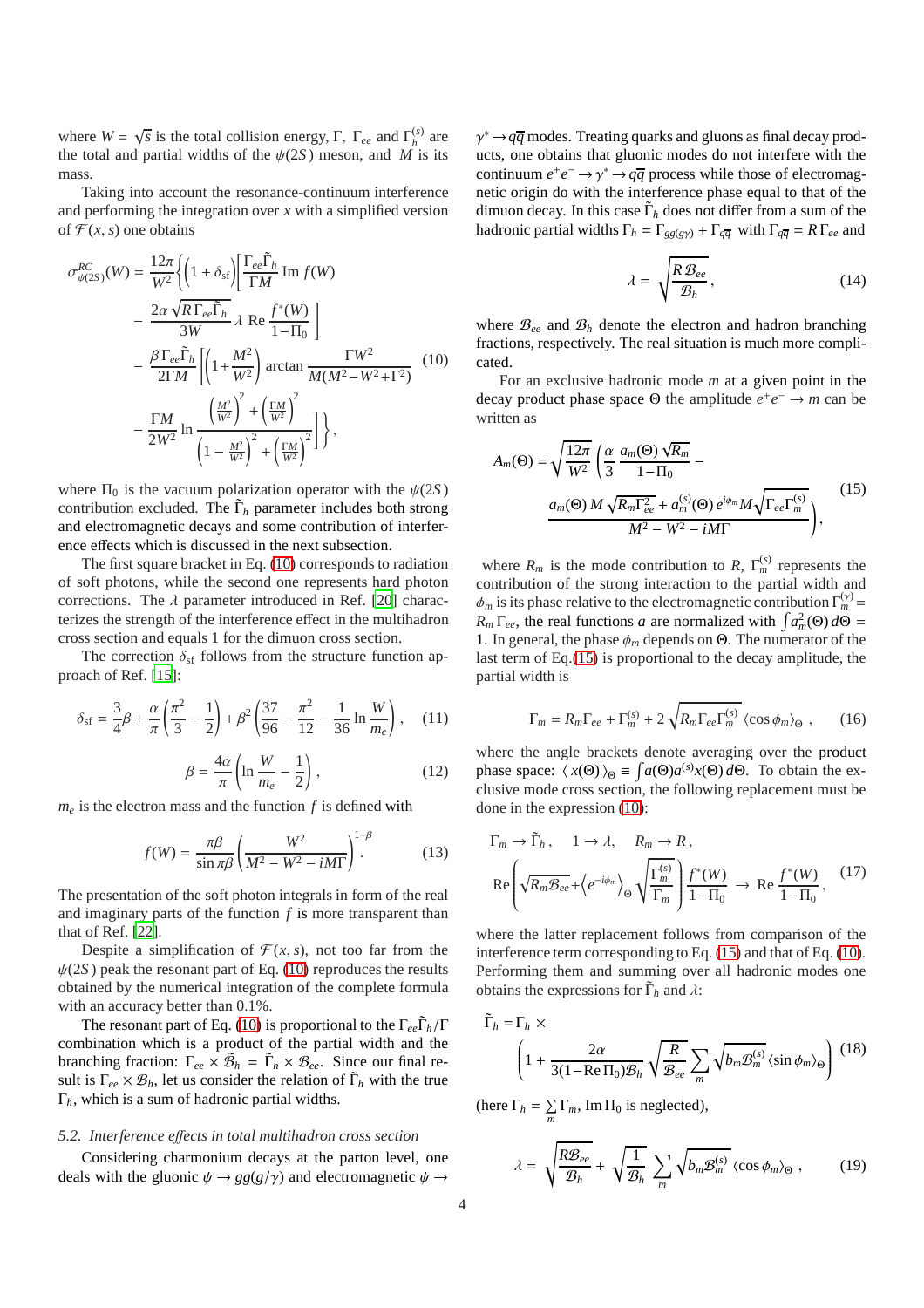where  $b_m = R_m/R$  is a branching fraction of the continuum process and  $\mathcal{B}_m^{(s)} = \Gamma_m^{(s)} / \Gamma$ . Below, the sums containing  $\langle \sin \phi_m \rangle_{\Theta}$ and  $\langle \cos \phi_m \rangle_\Theta$  are referred to as  $\Sigma_{\rm sin}$  and  $\Sigma_{\rm cos}$ , respectively. The parton level results are reproduced by Eq.[\(18\)](#page-3-2) and [\(19\)](#page-3-3) if  $\Sigma_{\rm sin}$ and  $\Sigma_{\text{cos}}$  can be neglected. For a hypothetical heavy charmonium decaying to light hadrons, both the values of  $\langle \cos \phi_m \rangle_\Theta$ and  $\langle \sin \phi_m \rangle_\Theta$  averaged over the product phase space tend to zero due to the different configuration of jets in electromagnetic and strong decays. For the real  $J/\psi$  and  $\psi(2S)$  one has to rely on the absence of the phase correlations in different decays. For the quasi-two-body decays such correlations are expected (Ref. [\[23\]](#page-12-22) and references therein) but their branching fractions are small [\[24\]](#page-12-23).

If the sum  $\Sigma_{sin}$  is not negligible, the method of the resonant cross section determination employed in this and many other experiments becomes inaccurate and ambiguous because of the well-known ambiguity in the partial width determination which takes place for each individual mode. Indeed, a fit of the mode cross section  $\sigma_m$  gives the values of  $\tilde{\Gamma}_m$  and cos  $\phi_m$  but leaves unknown a sign of sin  $\phi_m$  required to obtain  $\Gamma_m$ .

Equating all  $\langle \sin \phi_m \rangle_\Theta$  in Eq. [\(18\)](#page-3-2) to unity, one sets an upper limit on the inaccuracy of the hadronic partial width ∆Γ*<sup>h</sup>* and the resonant cross section at the peak Δ $\sigma_h^{\text{res}}(W_{\text{peak}})$  used for the determination of the branching fractions:

<span id="page-4-1"></span>
$$
\frac{\Delta \sigma_h^{\text{res}}(W_{\text{peak}})}{\sigma_h^{\text{res}}(W_{\text{peak}})} \approx \frac{\Delta \Gamma_h}{\Gamma_h} \lesssim \frac{2\alpha}{3\mathcal{B}_h} \sqrt{\frac{R}{\mathcal{B}_{ee}}} \sum_m \sqrt{b_m \mathcal{B}_m^{(s)}}.
$$
 (20)

For  $\psi(2S)$  the sum in the right part  $\lesssim 1 - \mathcal{B}_{J/\psi+X}$ , thus Eq. [\(20\)](#page-4-1) gives about 4%. A better estimate employing the  $\lambda$  value obtained with the cross section fit is discussed in Section [8.](#page-10-1) Until this section we omit the tilde mark wherever possible, thus Γ*<sup>h</sup>* and  $\mathcal{B}_h$  should be read as  $\tilde{\Gamma}_h$  and  $\tilde{\mathcal{B}}_h$ .

Eqs. [\(18\)](#page-3-2) and [\(19\)](#page-3-3) show that the correct account of interference effects is essential for a determination of the  $\psi$ (3770) parameters due to its small value of B*ee* and large branching fraction to *D* mesons, nevertheless, it was ignored in most of published analyses. The interference effect is crucial for a determination of the non– $D\overline{D}$  decay fraction of  $\psi(3770)$  as was emphasized in Ref. [\[25](#page-12-24)].

#### <span id="page-4-0"></span>*5.3. Observed multihadron cross section*

The multihadron cross section observed experimentally in the vicinity of  $\psi(2S)$  can be parameterized as follows:

$$
\sigma_{\psi(2S)}^{\text{obs}}(W) = \varepsilon_{\psi(2S)} \int \sigma_{\psi(2S)}^{RC}(W')G(W,W')dW' + \varepsilon_{\tau\tau} \sigma_{\text{cont}}^{\tau\tau}(W) + \sigma_{\text{cont}}(W)
$$
 (21)

<span id="page-4-2"></span>Here  $\varepsilon_{\psi(2S)}$  and  $\varepsilon_{\tau\tau}$  are the detection efficiencies and their dependence on *W* can be neglected. The continuum  $\tau^+\tau^-$  cross section  $\sigma_{\tau\tau}$  is included according to Ref. [\[26](#page-12-25)] to extend the va-lidity of [\(21\)](#page-4-2) beyond the  $\psi(2S)$ - $\psi(3770)$  region.

For the  $\psi(2S)$  cross section [\(10\)](#page-3-0) includes the  $\tau$  contribution and the  $\lambda$  parameter is modified properly:

<span id="page-4-4"></span>
$$
\lambda_{h+\tau} \approx \sqrt{\frac{R\mathcal{B}_{ee}}{\mathcal{B}_h}} + \frac{\varepsilon_{\tau\tau}}{\varepsilon_{\psi(2S)}} \sqrt{\frac{R_\tau \mathcal{B}_{\tau\tau}}{R \mathcal{B}_h}}
$$
(22)

with  $R_{\tau} = \sigma_{\tau^+\tau^-}/\sigma_{\mu^+\mu^-} \approx 0.39$ . The reduction of  $\tau^+\tau^+$  detection efficiency of about 0.3 compared to the multihadron one is accounted explicitly.

In Eq. [\(21\)](#page-4-2) this cross section is folded with the distribution over the total collision energy which is assumed to be quasi-Gaussian with an energy spread  $\sigma_W$ :

$$
G(W, W') = \frac{g(W - W')}{\sqrt{2\pi}\sigma_W} \exp\left(-\frac{(W - W')^2}{2\sigma_W^2}\right).
$$
 (23)

The preexponential factor can be written as

<span id="page-4-5"></span>
$$
g(\Delta) = \frac{1 + a\,\Delta + b\,\Delta^2}{1 + b\,\sigma_W^2} \,. \tag{24}
$$

It is due to various accelerator effects such as the  $\beta$ -function chromaticity. We fix  $a = b = 0$  in our fit and consider the corresponding systematic errors in the  $\Gamma_{ee} \times \mathcal{B}_h$  product in Section [7.3.](#page-10-2) The presence of this factor and other accelerator- and detector-related effects yield too large systematic uncertainties when the total width parameter  $\Gamma$  is left floating in the fit at  $\sigma_W \gtrsim 5 \times \Gamma/2$ .

Since the interference effect is included in  $\sigma_{\psi(2S)}^{RC}$ , the continuum cross section is a smooth function, which with the sufficient accuracy can be parameterized with

$$
\sigma_{cont}(W) = \sigma_0 \left(\frac{W_0}{W}\right)^2, \qquad (25)
$$

where  $\sigma_0$  is the value of the background cross section at a fixed energy  $W_0$  below the  $\psi(2S)$  peak.

In contrast with the commonly used interpretation of the cross section as a sum of the resonant, continuum and interference parts employed, in particular, in Ref. [\[2](#page-12-1)], in the works [\[3](#page-12-2), [4,](#page-12-3) [5](#page-12-4)] it is interpreted as a sum of the two parts only: the cross section of the resonance and the "nonresonant" one. The latter is calculated using the full vacuum polarization operator  $\Pi_0 + \Pi_{\psi(2S)}$  (Eq. (10) of Ref. [\[3\]](#page-12-2)). The two approaches are equivalent provided that the bare parameters enter the  $\Pi_{\psi(2S)}$  and the electromagnetic contribution is excluded from the cross section of the resonance (Eq. (3) of Ref. [\[3\]](#page-12-2)). The full vacuum polarization operator describes not only the interference, but the electromagnetic decays as well. If it is not done, the electron width extracted from the cross section fit would have a negative bias of about  $R \cdot \mathcal{B}_{ee}/\mathcal{B}_h \approx 0.018$ .

## *5.4. Observed e*<sup>+</sup> *e* − *cross section*

Bhabha scattering events detected in the calorimeter were employed for luminosity measurements (see Section [6.3](#page-6-0) for more detail). For the large angle Bhabha scattering the contribution of  $\psi(2S)$  decays is not negligible. The differential  $e^+e^$ cross section can be calculated with

<span id="page-4-3"></span>
$$
\left(\frac{d\sigma}{d\Omega}\right)^{ee \to ee} \approx \left(\frac{d\sigma}{d\Omega}\right)_{\text{QED}}^{ee \to ee} +
$$
  

$$
\frac{1}{M^2} \left\{\frac{9}{4} \frac{\Gamma_{ee}^2}{\Gamma M} (1 + \cos^2 \theta) \left(1 + \frac{3}{4} \beta\right) \text{Im } f - \frac{3\alpha}{2} \frac{\Gamma_{ee}}{M} \left[ (1 + \cos^2 \theta) - \frac{(1 + \cos \theta)^2}{(1 - \cos \theta)} \right] \text{Re } f \right\}.
$$
 (26)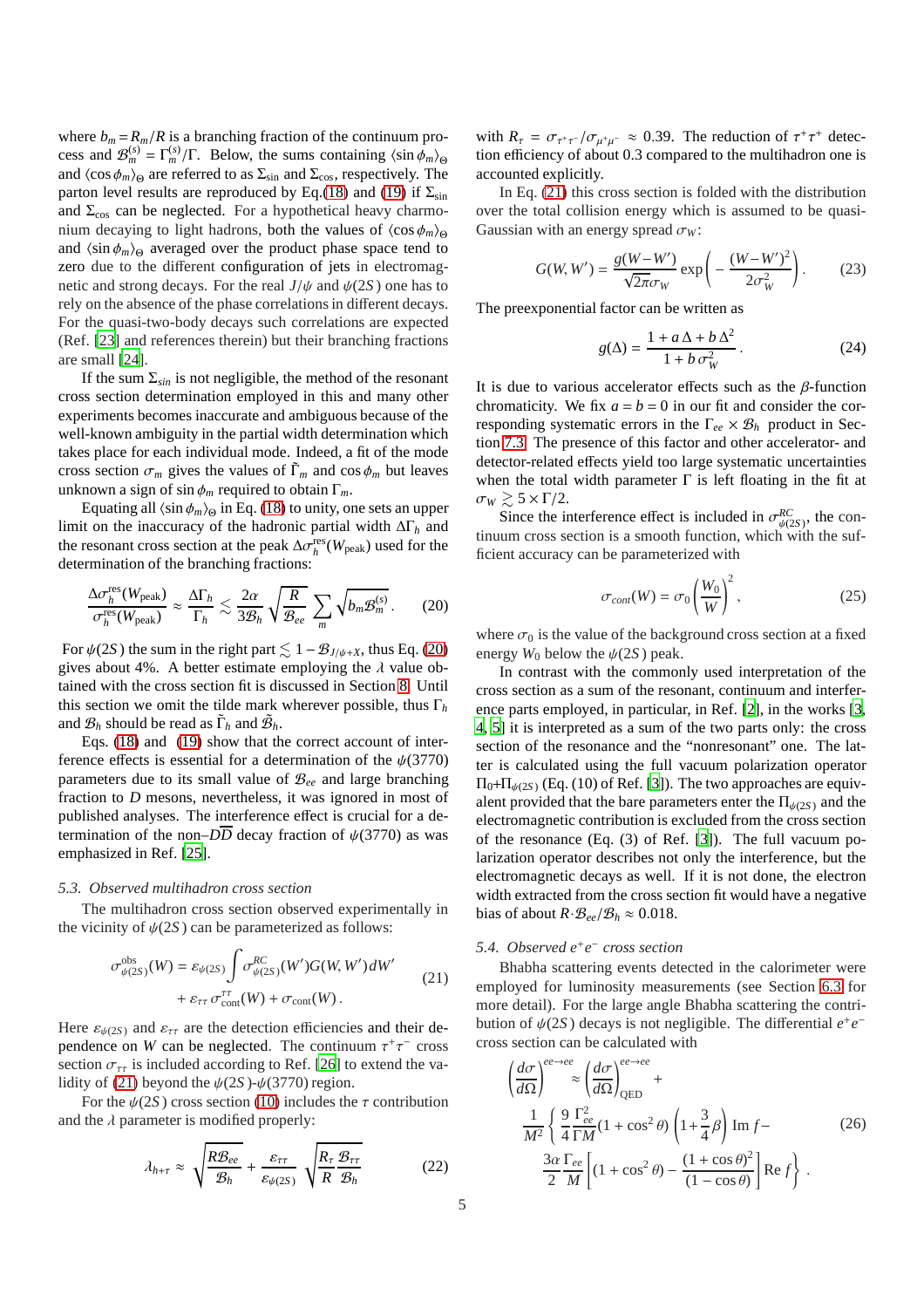The first term represents the QED cross section calculated with the Monte Carlo technique [\[28](#page-12-26), [29\]](#page-12-27). The second (resonance) and the third (interference) terms have been obtained in [\[20\]](#page-12-19). The corrections to the latter are not calculated precisely, but that does not limit the accuracy of the published results. Parameters  $\beta$  and  $f$  are defined by Eqs. [\(12\)](#page-3-4) and [\(13\)](#page-3-5), respectively.

## <span id="page-5-2"></span>**6. Data analysis**

#### *6.1. Monte Carlo simulation*

The simulation of the experiment was performed in the frame of the *GEANT* package, version 3.21 [\[30\]](#page-12-28).

The  $\psi(2S)$  decays and the continuum multihadron events were generated with the tuned version of the BES generator [\[31\]](#page-13-0) based on the JETSET 7.4 code [\[32\]](#page-13-1). At the original parameter settings of the BES generator the difference of the simulated charged multiplicity and that observed experimentally exceeds 1%, thus the bias in the detection efficiency up to 2% is expected. The procedure of the parameter tuning is discussed in detail below in Section [7.2.](#page-8-0) The decay tables were updated rements according to the recent PDG edition [\[24\]](#page-12-23). The results are presented in Fig. [2,](#page-5-0) where the most important event characteristics obtained in the experiment are compared with those in simulation. Good agreement is observed.

The detection efficiency for  $\tau^+\tau^-$  events was obtained using the KORALB event generator [\[33](#page-13-2)]. Bhabha events required for the precise luminosity determination were simulated using the BHWIDE generator [\[28](#page-12-26)].

#### <span id="page-5-1"></span>*6.2. Trigger e*ffi*ciency and event selection*

To reduce systematic errors due to trigger instabilities and cennents uncertainties in the hardware thresholds, both experimental and simulated events pass through the software event filter during the offline analysis. It recalculates the PT and ST decisions with tighter conditions using a digitized response of the detector subsystems. To suppress the machine background to an acceptable level, the following PT conditions were used by OR:

- signals from  $\geq 2$  barrel scintillation counters,
- signal from the LKr calorimeter in the scan of 2006,
- coinciding signals of two CsI endcaps.

Signals from two particles with the angular separation  $\geq 20$ degrees satisfy the ST conditions which are rather complicated. The MC simulation yields the trigger efficiency of about 0.96 for  $\psi(2S)$  decays. Because of a problem with electronics, the LKr calorimeter was not used in the analysis of 2004 data and that decreased the trigger efficiency to 0.91.

The performance of the detector subsystems and the machine background conditions were very different in 2004 and 2006, so that the selection criteria are also different.

2004 data, first and second scans:

- $\geq$  3 charged tracks.
- $\geq$  2 charged tracks from a common vertex in the interaction region ( $\rho$ <7 mm,  $|z|$  < 130 mm),



<span id="page-5-0"></span>Figure 2: Properties of hadronic events produced in  $\psi(2S)$  decay. Here *N* is the number of events and  $p_T$  is the transverse momentum of a charged track. All distributions are normalized to unity.

• event sphericity  $S_{ch} > 0.05$ .

Here  $\rho$  and  $z$  are the track impact parameters relative to the beam axis and *z*-coordinate of the closest approach point.

The sphericity parameter is defined as

$$
S = \frac{3}{2} \min \frac{\sum p_{T,i}^2}{\sum p_i^2},
$$
 (27)

where summation is performed over all particles of the event and the minimum is taken over directions of the axis relative to which the transverse momenta  $p_{T,i}$  are calculated.  $S_{ch}$  is calculated using charged tracks only. The cut on  $S_{ch}$  is efficient for suppression of the  $e^+e^- \rightarrow e^+e^- \gamma$  background, that of cosmic rays and some kinds of the machine background, though it also suppresses the leptonic modes of the cascade decay  $\psi(2S) \rightarrow J/\psi$  + *neutrals* (see the low sphericity peak in Fig. [2\)](#page-5-0).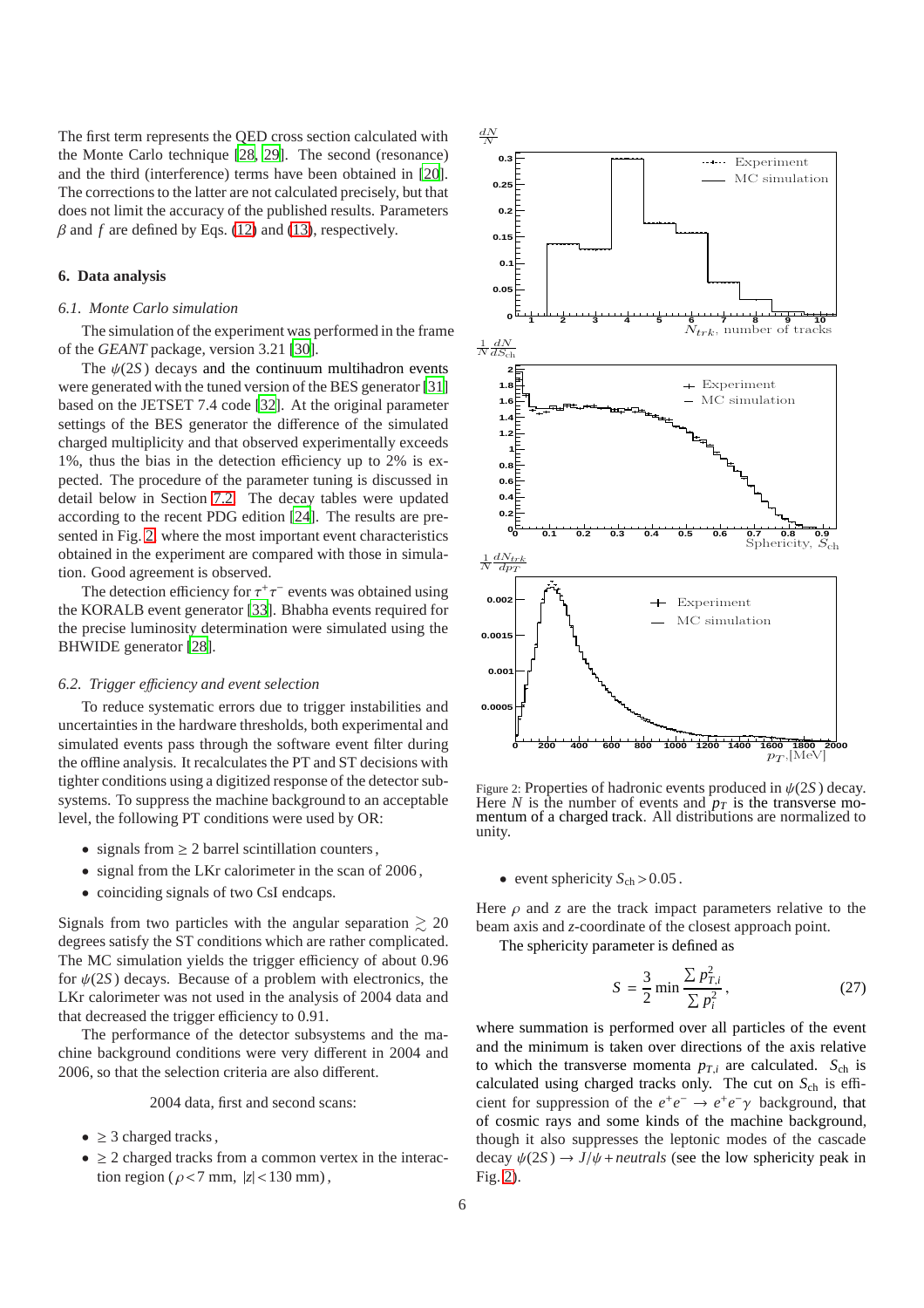

<span id="page-6-1"></span>Figure 3: The multihadron cross section as a function of the c.m. energy for three scans. The curves are the results of the fits. All data are corrected for the efficiency, the peak cross section depends on the energy spread  $\sigma_W$ .

### 2006 data, third scan:

- $\geq$  3 charged tracks or two tracks with the acollinearity > 35 degrees,
- $\geq$  2 charged tracks from a common vertex in the interaction region ( $\rho$ <7 mm,  $|z|$  < 130 mm),
- $\geq 1$  photons with energy  $\geq 100$  MeV in the calorimeter,
- event sphericity  $S_{ch}$  > 0.05.
- the energy deposited in the calorimeter  $\geq 450$  MeV.

Analyzing the third scan we also used the alternative selection criteria without a tight cut on the sphericity, but with additional requirements on the calorimeter response. It allows us to check the systematic error due to the sphericity cut.

For additional suppression of the background induced by cosmic rays a veto from the muon system was required in the cases when more than two tracks did not cross the interaction region or the event arrival time determined by TOF relative to the bunch crossing was less than -5 ns or larger than 10 ns. This condition was common for all three scans.

The conditions described above reduce the physical background contributions which do not scale with energy like 1/*s* to a negligible level, except the tau pair production which we took into account explicitly in the observed cross section. The contribution of the beam–wall and beam-gas events, cosmic events and their coincidences was evaluated using data collected with the separated beams (about 10% of the full data sample). It was about 2% of the observed continuum cross section for the

third scan and about 0.4% for the first two. The analysis of the event vertex distribution along the beam axis confirmed these estimates. We did not perform the background subtraction in each data point as was done in the work [\[27\]](#page-12-29) for precise *R* measurements. This is not required for the resonance parameter determination, the corresponding uncertainties are discussed in Section [7.3.](#page-10-2) Simulation of  $\psi(2S)$  decays yields the detection efficiencies of 0.63 and 0.72 for the two sets of selection criteria, respectively. To ensure the detection efficiency stability, all electronic channels malfunctioning in some runs during a scan were excluded from the analysis of all its runs.

#### <span id="page-6-0"></span>*6.3. Luminosity determination*

The stability and absolute calibration accuracy of the bremsstrahlung monitors used for on-line luminosity measurements (Section [2\)](#page-1-3) are not sufficient for the precision cross section analysis, thus events of Bhabha scattering were employed for the off-line luminosity determination. In 2004 it was provided by the endcap CsI calorimeter (the fiducial region 20◦ <  $\theta$  < 32° and 148° <  $\theta$  < 160°). In the analysis of the 2006 data the LKr calorimeter was employed  $(40^{\circ} < \theta < 140^{\circ})$  while the CsI one served for cross-checks only.

The criteria for  $e^+e^-$  event selection using the calorimeter data are listed below:

- Two clusters with the energy above 0.25 of the beam energy and the angle between them exceeding 165 degrees,
- The total energy of these two clusters exceeds 1.05 times the beam energy,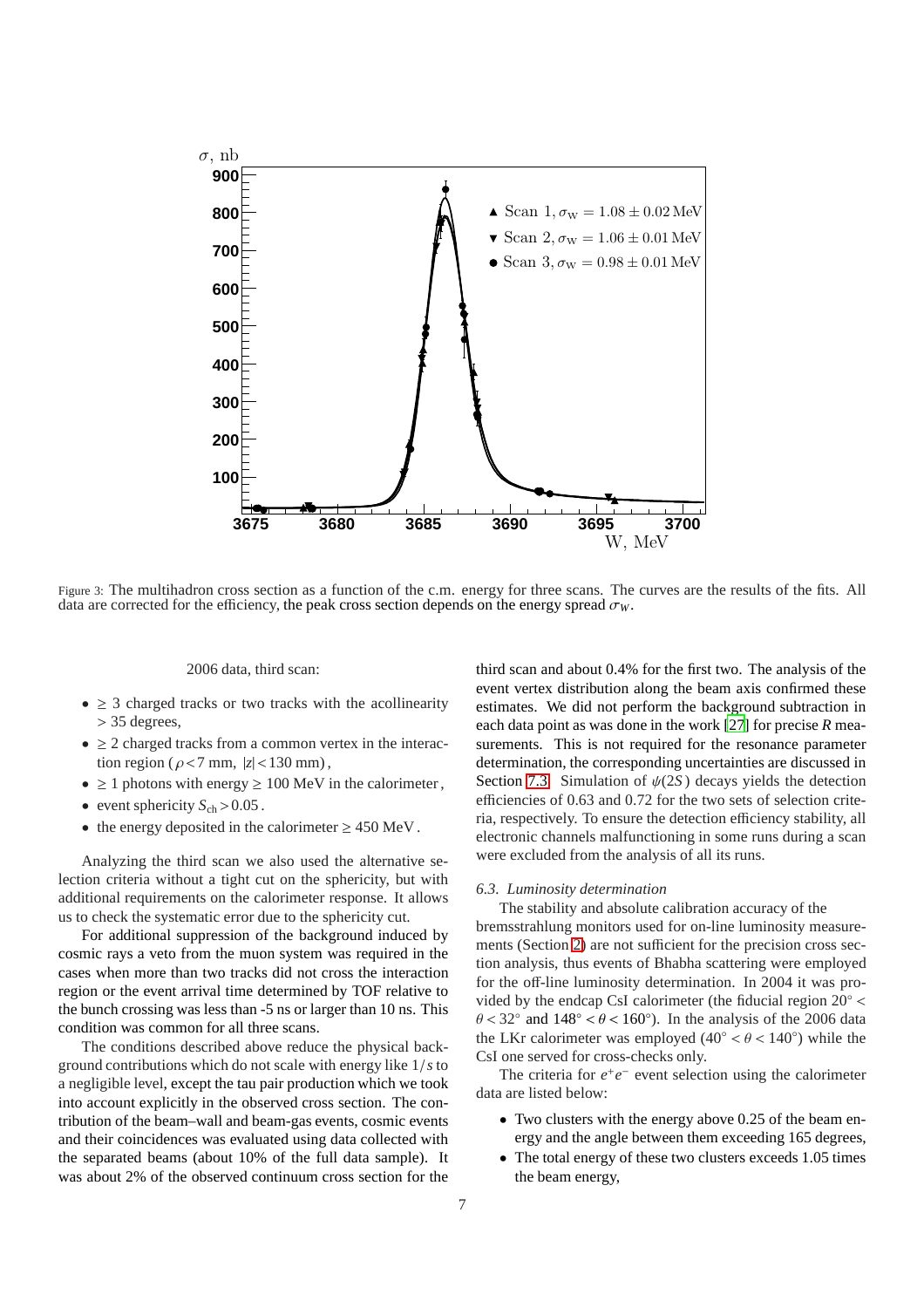• The calorimeter energy not associated with these two clusters does not exceed 10% of the total.

The loose energy cuts were chosen to reduce the influence of the calorimeter channels excluded from the analysis as was mentioned above. The tracking system was used only to reject the background  $(e^+e^- \to \gamma\gamma$  and  $e^+e^- \to \text{hadrons}$ ). The number of extra photons was required to be less than two for the additional suppression of the latter.

#### <span id="page-7-2"></span>*6.4. Fitting procedure*

The collision energy *W* was assigned to each data acquisition run using the interpolated results of the beam energy measurements and assuming  $W = 2E_{beam}$ . The runs with close *W* values were joined into points with the luminosity-weighted values  $W_i$  (*i* is the point number).

The numbers of hadronic events  $N_i$  and events of Bhabha scattering  $n_i$  observed at the *i*-th energy point were fitted as a function of *W* using the maximum likelihood method with a likelihood function

$$
-2 \ln \mathcal{L} = 2 \sum_{i} \left[ N_i^{\text{obs}} \ln \left( \frac{N_i^{\text{obs}}}{N_i^{\text{exp}}} \right) + N_i^{\text{exp}} - N_i^{\text{obs}} \right]
$$
  
+
$$
n_i^{\text{obs}} \ln \left( \frac{n_i^{\text{obs}}}{n_i^{\text{exp}}} \right) + n_i^{\text{exp}} - n_i^{\text{obs}} \right],
$$
(28)

where  $N_i^{\text{exp(obs)}}$  $e^{exp(obs)}$  and  $n_i^{exp(obs)}$  $\frac{\exp(0.05)}{i}$  are the expected (observed) numbers of the hadronic and Bhabha events, respectively. The expected numbers of the hadronic and Bhabha scattering events were determined as follows:

$$
N_i^{\exp} = \sigma_{hadr}(W_i) \cdot L_i, n_i^{\exp} = \sigma_{e^+e^-}(W_i) \cdot L_i,
$$
\n(29)

here  $\sigma_{\text{hadr}}$  and  $\sigma_{e^+e^-}$  are defined by

$$
\sigma_{hadr} = \sigma_{\psi(2S)}^{\text{obs}}(W_i) + \varepsilon_{e^+e^-(hadr)} \sigma_{e^+e^-}^{\text{obs}}(W_i),
$$
  
\n
$$
\sigma_{e^+e^-} = \sigma_{e^+e^-}^{\text{obs}}(W_i) + \varepsilon_{hadr(e^+e^-)} \sigma_{\psi(2S)}^{\text{obs}}(W_i),
$$
\n(30)

where  $\sigma_{\psi(2S)}^{\text{obs}}(W_i)$  and  $\sigma_{e^+e^-}^{\text{obs}}(W_i)$  were calculated according to [\(21\)](#page-4-2) and by integration of [\(26\)](#page-4-3), respectively. The detection efficiencies entering the formulae were determined separately at each point using the run-dependent Monte Carlo simulation. The values of the cross-feed selection efficiency  $\varepsilon_{e^+e^- (hadr)}$  (the probability to select the  $e^+e^- \rightarrow e^+e^-$  event as the hadronic one) obtained by MC are about 0.006%, 0.006% and 0.37% for three scans, respectively. The corresponding values of  $\varepsilon_{\text{hadr}(e^+e^-)}$  are 0.03%, 0.03% and 0.25%.

The integrated luminosity  $L_i$  at the energy point  $i$  can be derived from the condition  $\partial/\partial L_i \ln \mathcal{L} = 0$ , giving

$$
L_i = \frac{N_i^{\text{obs}} + n_i^{\text{obs}}}{\sigma_{\text{hadr}} + \sigma_{e^+ e^-}}.
$$
 (31)

Using the likelihood function that takes into account both  $N_i$ and  $n_i$  ensures a correct estimation of the statistical uncertainty in the fit results.

Table 1: The main results of the scan fits (statistical errors only are presented).

<span id="page-7-0"></span>

|        | $M$ . MeV            | $\Gamma_{ee} \times \mathcal{B}_h$ , keV | $P(\gamma^2)$ , % |
|--------|----------------------|------------------------------------------|-------------------|
| Scan 1 | $3686.102 \pm 0.018$ | $2.258 \pm 0.033$                        | 15.8              |
| Scan 2 | $3686.130 \pm 0.013$ | $2.229 \pm 0.024$                        | 29.5              |
| Scan 3 | $3686.108 \pm 0.010$ | $2.226 \pm 0.022$                        | 79.5              |

The data of each scan were fitted separately, the free parameters were the  $\psi(2S)$  mass *M*,  $\Gamma_{ee} \times \mathcal{B}_h$ , the energy spread  $\sigma_W$ and the continuum cross section magnitude  $\sigma_0$ . The  $\lambda$  parameter was fixed at the value of 0.13 according to Eq.[\(22\)](#page-4-4). The data points  $(\sigma_i, W_i)$  and the fitted curves are shown in Fig. [3.](#page-6-1) The results of the fits are presented in Table [1.](#page-7-0)

The statistical accuracy of the mass values is significantly better than that for the three scans performed at VEPP-4M in 2002 [\[10\]](#page-12-9). The combined analysis is required to take into account properly the systematic errors of the six mass values. It will be described in a separate paper discussing numerous accelerator-related effects. For this reason we omit such a discussion below and just present the result and error estimates. The analysis of the three values obtained in this work gives

$$
M = 3686.114 \pm 0.007 \pm 0.011^{+0.002}_{-0.012}
$$
 MeV

The model dependence of the mass value was estimated floating the  $\lambda$  parameter in the fit.

#### **7. Discussion of systematic uncertainties in** Γ*ee* × B*<sup>h</sup>*

The dominating sources of the systematic uncertainty in the  $\Gamma_{ee} \times \tilde{\mathcal{B}}_h = \Gamma_{ee} \times \tilde{\Gamma}_h/\Gamma$  value are discussed in the following subsections. The issue of the difference between  $\tilde{\Gamma}_h$  and the sum of hadronic partial widths because of possible correlations of interference phases is addressed in the next section.

#### *7.1. Systematic error of absolute luminosity determination*

The major contributions to the uncertainty of the absolute luminosity determination are presented in Table [2.](#page-7-1)

<span id="page-7-1"></span>Table 2: Systematic uncertainties of the luminosity determination in % for three scans. The correlated parts of the uncertainties are also presented. The uncertainties for the first and second scans are assumed to be fully correlated.

| Source                    |                |                |                | Scan 1 Scan 2 Scan 3 Common |
|---------------------------|----------------|----------------|----------------|-----------------------------|
| Calorimeter calibration   | 0.3            | 0.3            | 0.7            | 0.2                         |
| Calorimeter alignment     | 0.3            | 0.3            | (0.1)          | 0.1                         |
| Polar angle resolution    | 0.8            | 0.8            | 0.2            |                             |
| Cross section calculation | 0.5            | 0.5            | 0.5            | 0.4                         |
| Background                | 0 <sub>1</sub> | () 1           | $()$ 1         | 01                          |
| MC statistics             | 0 <sub>1</sub> | 0 <sub>1</sub> | 0 <sub>1</sub> |                             |
| Variation of cuts         | <1.3           | <1.4           | < 0.9          | < 0.2                       |
| Sum in quadrature         | $\approx$ 1.6  | $\approx 1.7$  | $\approx$ 1 2  | $\approx 0.5$               |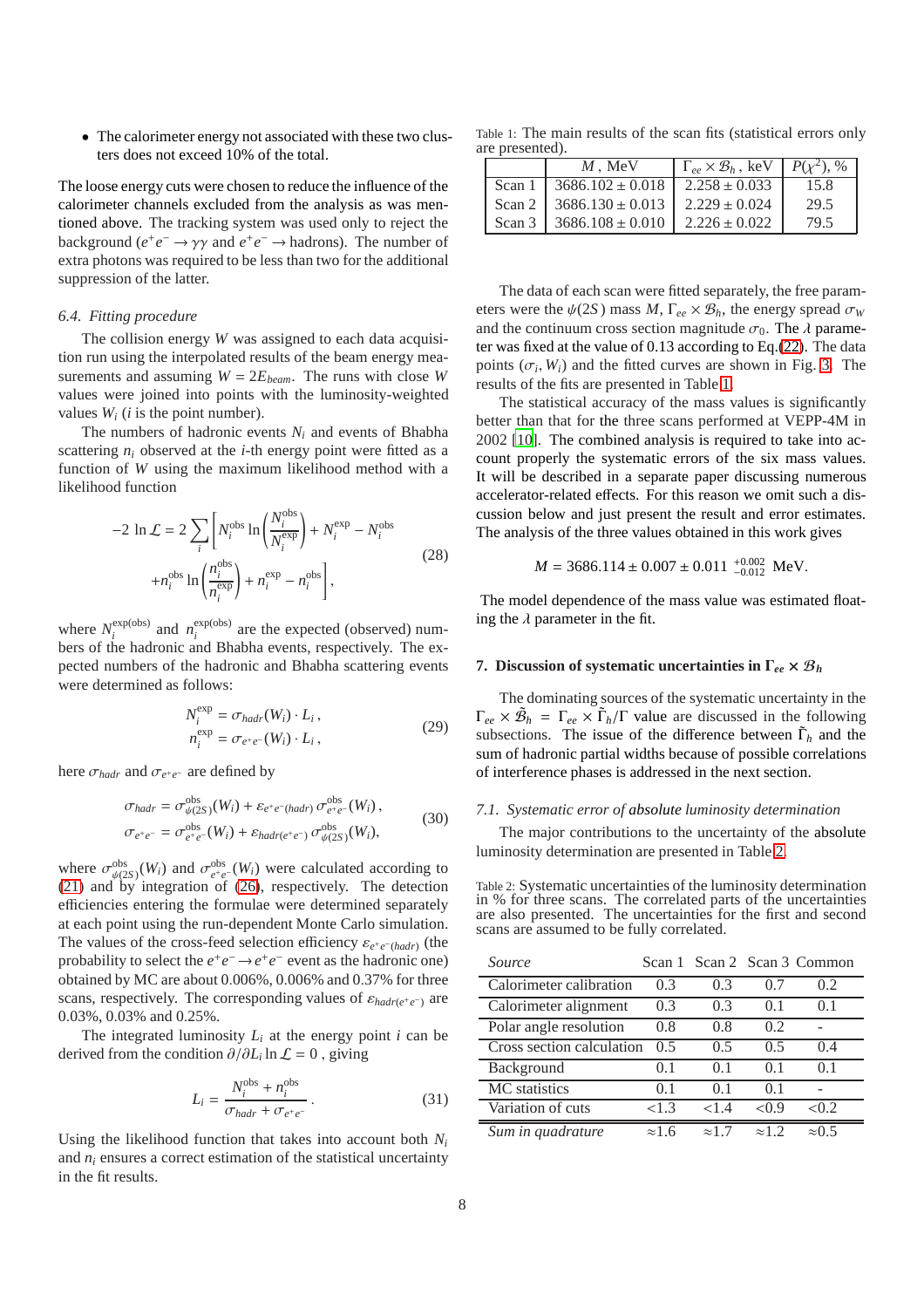The uncertainty due to the calorimeter energy calibration was estimated by variation of simulation parameters concerning the GEANT performance, the light yield uniformity in CsI crystals, a sensitivity to the energy loss fluctuations between LKr calorimeter electrodes etc. Additionally, the CsI individual channel calibrations using cosmic rays and Bhabha events were compared.

The LKr calorimeter was aligned with respect to the drift chamber using cosmic tracks reconstructed in the DC. Then eight modules of the CsI calorimeters were aligned relative to the LKr calorimeter using cosmic rays reconstructed in the LKr strip system. The beam line position and direction were determined using the primary vertex distribution of multihadron events. The inaccuracy of the alignment resulted in the error of the luminosity measurements of about 0.3% for CsI and about 0.1% for LKr.

The difference in the polar angle resolutions observed experimentally and predicted by MC causes an uncertainty in the luminosity measurement, since events migrate into or out of the fiducial volume. These errors are 0.8% and 0.2% for the CsI and LKr calorimeters, respectively.

The uncertainty of the theoretical Bhabha cross section was estimated comparing the results obtained with the BHWIDE [\[28](#page-12-26)] and MCGPJ [\[29](#page-12-27)] event generators. It agrees with the errors quoted by the authors. The value of 0.5% quoted in Table [2](#page-7-1) includes also the accuracy of Eq. [\(26\)](#page-4-3).

The background to the Bhabha process from the  $\psi(2S)$  decays and reactions  $e^+e^- \to \mu\mu(\gamma)$  and  $e^+e^- \to \gamma\gamma$  was estimated using MC simulation. It contributes less than 0.3% to the luminosity. The resonant part of the background contribution was taken into account in the fit (Section [6.4\)](#page-7-2). The residual luminosity uncertainty due to background does not exceed 0.1%.

In order to estimate the effect of other possible sources of uncertainty, the variation of the cuts was performed within the fiducial region in which good agreement between the MC simulation and experiment is observed. The cut on the deposited energy was varied in the range of 55 − 75% of the c.m. energy. The cuts on the polar angle were varied in a range much larger than the angular resolution, the variation in the Bhabha event count reaches 40%. The variations discussed above correspond to a systematic uncertainty shown in Table [2.](#page-7-1) These effects can originate from the already considered sources and statistical fluctuations, nevertheless we included them in the total uncertainty to obtain conservative error estimates.

Finally, we compared an integrated luminosity obtained using the LKr and CsI calorimeters in the scan of 2006. The difference of about  $1.1 \pm 1.0\%$  was found which is consistent with the estimates in Table [2.](#page-7-1)

## <span id="page-8-0"></span>*7.2. Uncertainty due to imperfect simulation of* ψ(2*S* ) *decays*

The imperfect simulation of  $\psi(2S)$  decays contributes significantly to the  $\Gamma_{ee} \times \mathcal{B}_h$  systematic error caused by the detection efficiency uncertainty. Eventually, this uncertainty is determined by the experimental statistics available for the event generator tuning and the ability of the latter to reproduce distributions of parameters essential for the event selection and

their correlations. In our case such parameters are the charged multiplicity and event sphericity calculated using momenta of charged tracks.

The selection criteria described in Section [6.2](#page-5-1) reject lowmultiplicity events. The corresponding branching fractions are either negligible like for  $\psi(2S) \to \pi^+\pi^-$  or well measured like for  $\psi(2S) \rightarrow J/\psi \eta \rightarrow \mu^+ \mu^- \gamma \gamma$ . Such decays are simulated in the BES generator [\[31](#page-13-0)] explicitly. The variation of decay table parameters within their errors (Ref. [\[24](#page-12-23)]) indicates the detection efficiency uncertainty of less than or about 0.3%. The dominating uncertainty comes from decays of higher multiplicity which are simulated using the parton approach and the fragmentation model incorporated in the JETSET 7.4 code.

About 60% of the  $\psi(2S)$  decays include  $J/\psi$  which is at the edge or even beyond the region where the JETSET results can be trusted, nevertheless it has enough options and parameters to achieve good agreement with experiment for major event characteristics (Fig. [2\)](#page-5-0) and to estimate the detection efficiency uncertainty. To do this we iterated as follows:

- 1. select a critical option or parameter and modify it using an educated guess;
- 2. select a complementary parameter and modify it to find the value at which the observed charged multiplicity agrees with experiment;
- 3. calculate the detection efficiency and compare it with previous results to estimate the uncertainty.

In addition to the charged multiplicity, the observed distributions in the sphericity parameter, the invariant mass of the pairs of the opposite signs and the inclusive momentum spectrum were controlled. The versions of the simulation obviously contradicting to experiment were rejected. The results are presented in Table [3](#page-9-0) and illustrated by Fig. [4.](#page-8-1)



<span id="page-8-1"></span>Figure 4: Detection efficiency vs. charged multiplicity for different versions of the  $\psi(2S)$  decay simulation. The fit lines correspond to variation of one of the selected parameters. The shadow box corresponds to the statistical error of the charged multiplicity. The statistical error of the efficiency ∼ 0.001 is not shown.

The following JETSET options were studied: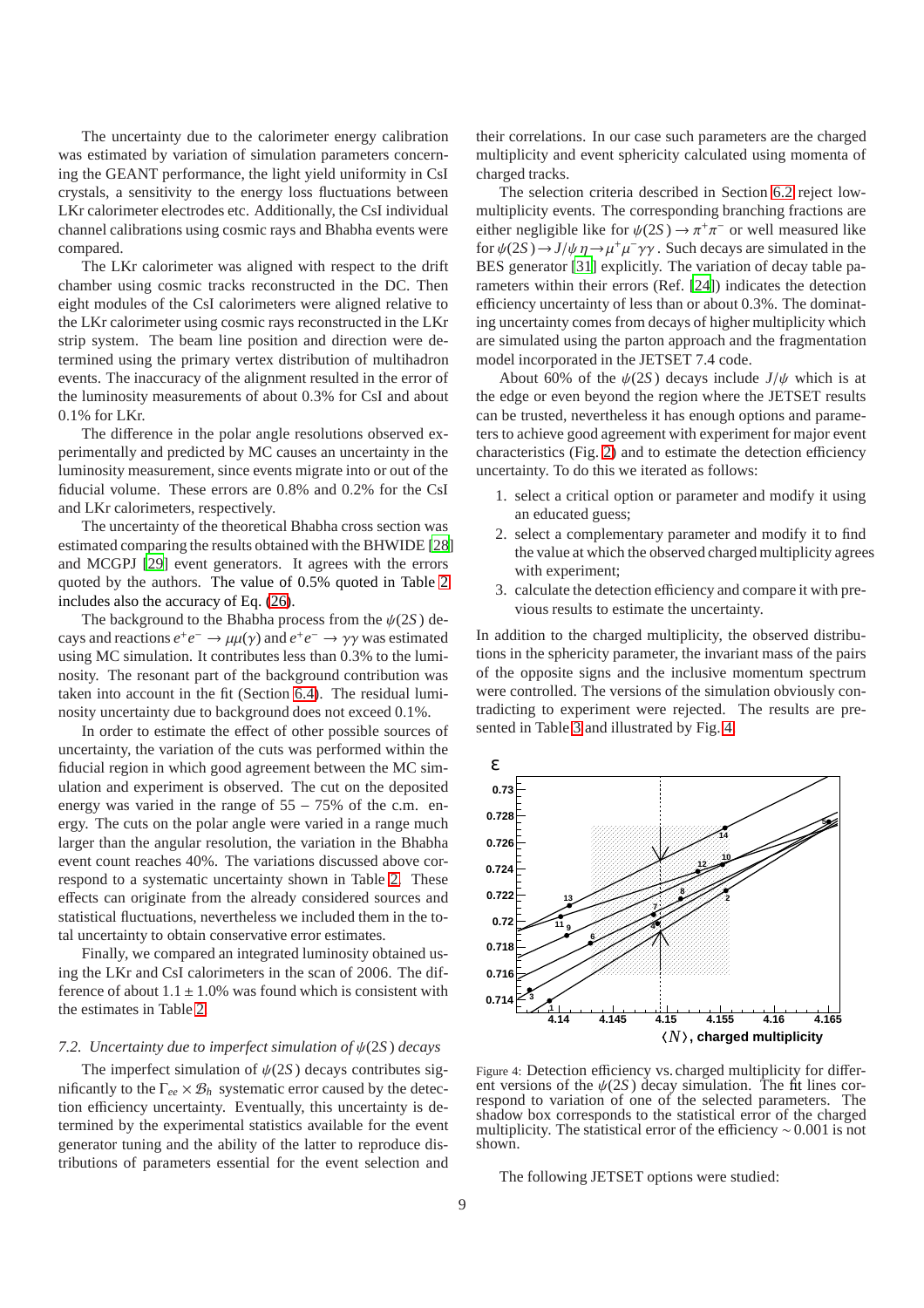| Version                                                                 |                                  | <b>JETSET</b> modifications |                      | Charged multiplicity   Efficiency, % |                               |  |
|-------------------------------------------------------------------------|----------------------------------|-----------------------------|----------------------|--------------------------------------|-------------------------------|--|
| <b>LUND</b> fragmentation function                                      |                                  |                             |                      |                                      |                               |  |
| Probability of vector meson formation                                   |                                  |                             |                      |                                      |                               |  |
|                                                                         | $P_{\rm V}$                      |                             | $\sigma_{p_T}$ , GeV |                                      |                               |  |
| $\mathbf{1}$                                                            | 0.50                             |                             | 0.55                 | $4.1391 \pm 0.0031$                  | $71.392 \pm 0.090$            |  |
| $\overline{2}$                                                          | 0.50                             |                             | 0.65                 | $4.1555 \pm 0.0031$                  | $72.232 \pm 0.090$            |  |
| $W_{\text{stop}}$ , $W_{\text{min}}$ , $\overline{\sigma_{p_T}}$ varied |                                  |                             |                      |                                      |                               |  |
|                                                                         | $W_{\text{stop}}$ , GeV          | $W_{\text{min}}$ GeV        | $\sigma_{p_T}$ , GeV |                                      |                               |  |
| 6                                                                       | 0.47                             | 0.8                         | 0.65                 | $4.1429 \pm 0.0031$                  | $\overline{71.783} \pm 0.090$ |  |
| 7                                                                       | 0.52                             | 0.8                         | 0.65                 | $4.1488 \pm 0.0031$                  | $72.049 \pm 0.090$            |  |
| $\overline{8}$                                                          | 0.56                             | $\overline{0.8}$            | 0.65                 | $4.1512 \pm 0.0031$                  | $72.170 \pm 0.090$            |  |
| $\delta W_{\rm stop}, \sigma_{p_T}$ varied                              |                                  |                             |                      |                                      |                               |  |
|                                                                         | $\overline{\delta W}_{\rm stop}$ | $\sigma_{p_T}$ , GeV        |                      |                                      |                               |  |
| 9                                                                       | 0.17                             | 0.7                         |                      | $4.1407 \pm 0.0031$                  | $71.890 \pm 0.090$            |  |
| 10                                                                      | 0.17                             | 0.65                        |                      | $4.1552 \pm 0.0031$                  | $72.430 \pm 0.090$            |  |
| $W_{\min}, \sigma_{p_T}$ varied                                         |                                  |                             |                      |                                      |                               |  |
| $\sigma_{p_T}$ , GeV<br>$W_{\rm min}$ , GeV                             |                                  |                             |                      |                                      |                               |  |
| 11                                                                      | $\overline{0.8}$                 | 0.675                       |                      | $4.1401 \pm 0.0031$                  | $72.033 \pm 0.090$            |  |
| 12                                                                      | $\overline{0.8}$                 | 0.65                        |                      | $4.1529 \pm 0.0031$                  | $72.378 \pm 0.090$            |  |
| Switched off parton shower                                              |                                  |                             |                      |                                      |                               |  |
| $\sigma_{p_T}$ , GeV                                                    |                                  |                             |                      |                                      |                               |  |
| 13                                                                      | 0.65                             |                             | $4.1409 \pm 0.0031$  | $72.118 \pm 0.090$                   |                               |  |
| 14                                                                      | 0.55                             |                             | $4.1554 \pm 0.0031$  |                                      | $72.709 \pm 0.090$            |  |
| <b>Field-Feynman fragmentation function</b>                             |                                  |                             |                      |                                      |                               |  |
|                                                                         | $W_{\rm stop}$ , GeV             |                             | $\sigma_{p_T}$ , GeV |                                      |                               |  |
| $\overline{3}$                                                          | 0.62                             | 0.58                        |                      | $4.1372 \pm 0.0031$                  | $71.475 \pm 0.090$            |  |
| $\overline{4}$                                                          | 0.62                             | 0.50                        |                      | $4.1491 \pm 0.0031$                  | $71.981 \pm 0.090$            |  |
| $\overline{5}$                                                          | 0.62                             | 0.43                        |                      | $4.1650 \pm 0.0031$                  | $72.755 \pm 0.090$            |  |

<span id="page-9-0"></span>Table 3: Comparison of different versions of the MC simulation of  $\psi(2S)$  decays.

- 1. LUND fragmentation function, parton showers are on;
- 2. LUND fragmentation function, parton showers are off;
- 3. Field-Feynman fragmentation function, parton showers are on;
- 4. independent fragmentation, all momentum conservation options.

No acceptable versions were obtained in the latter case. For the LUND fragmentation function the influence of a few most critical parameters was investigated.

The main parameters controlling the fragmentation process in JETSET are PARJ(32), PARJ(33) and PARJ(37) (we refer to them as  $W_{\text{min}}$ ,  $W_{\text{stop}}$  and  $\delta W_{\text{stop}}$ , respectively, in Table [3](#page-9-0) and below). The fragmentation of a colour-singlet system formed by initial partons or during the parton showering proceeds while the energy is greater than *W*min plus quark masses, otherwise a pair of hadrons is to be produced. The *W*<sub>stop</sub> parameter serves to terminate the fragmentation and produce a final hadron pair earlier, taking into account the mass of the last quark pair produced. To avoid artifacts in the hadron momentum spectrum, the stopping point energy is smeared using the  $\delta W_{\text{stop}}$  parameter (20% by default). The transverse momentum of quarks appearing during the fragmentation is controlled by the parameter

PARJ(21) ( $\sigma_{p}$ ). The parameter PARJ(11) ( $P_V$ ) determines the probability that a light meson formed in the fragmentation has spin 1. The default values of the parameters  $W_{\text{min}}$ ,  $W_{\text{stop}}$ ,  $\sigma_{p_T}$ and  $P_V$  in JETSET are 1., 0.8, 0.36 GeV and 0.5, respectively. The corresponding values set in the BES generator are 1., 0.6, 0.5 GeV and 0.6.

Figure [4](#page-8-1) shows the values of the detection efficiency and observed charged multiplicity for the sets of options and parameters listed in Table [3.](#page-9-0) The dashed line corresponds to the charged multiplicity observed in experiment with the selection criteria of the 2006 scan,  $\langle N_{\text{exp.}} \rangle = 4.1494 \pm 0.0054$ . The maximum difference between the detection efficiency values at the point of the multiplicity agreement is 0.55% with the central value of about 72.19%. This is presented with the segment between the arrows and its middle point in Fig. [4.](#page-8-1) The experimental and simulated multiplicities have statistical errors, therefore the segment of the agreement transforms to the rectangle shown with the shadow box. Taking its angles we found the confidence interval of  $(72.16 \pm 0.57)\%$  and from that derived that the relative uncertainty of the detection efficiency due to ambiguity in the choice of the JETSET parameter set is about 0.8%. A very similar central value of 72.11% was obtained by averaging the fourteen efficiencies from Table [3](#page-9-0) with the weights inversely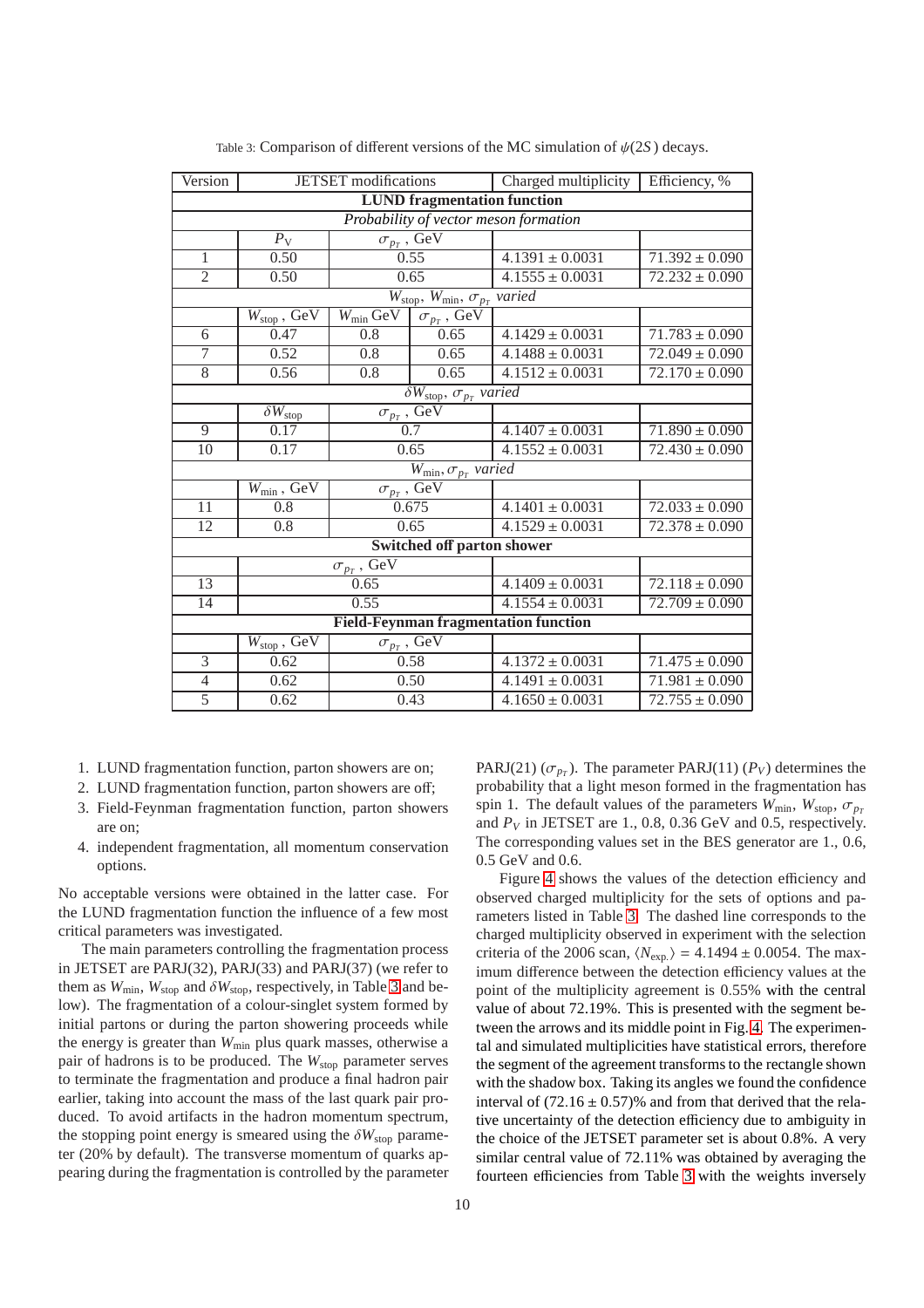proportional to the sum of  $\chi^2$  for the four event characteristics under control.

There is a systematic error in the observed multiplicity related to the track reconstruction efficiency, which is not exactly the same for the experimental data and simulation. The difference was studied using Bhabha events and low-momentum cosmic tracks and the appropriate correction was introduced in the detector simulation. However, the inaccuracy of the correction increases the shadow box size in Fig. [4](#page-8-1) thus increasing the detection efficiency uncertainty. For the first two scans the effect is about 0.4% and it grows up to 0.7% for the third scan because of some problems in the drift chamber.

We repeated the procedure described above with the alternative set of event selection criteria and obtained a slightly different uncertainty estimate. To account for this we introduced an additional error of 0.3%.

The contributions to the detection efficiency uncertainty due to imperfect simulation of  $\psi(2S)$  decays are summarized in Table [4.](#page-11-0)

#### <span id="page-10-2"></span>*7.3. Detector- and accelerator-related uncertainties in* Γ*ee*×B*<sup>h</sup>*

The major sources of the systematic uncertainty in the Γ*ee* ×  $\mathcal{B}_h$  product are listed in Table [5.](#page-11-1)

The systematic error related to the efficiency of the track reconstruction was considered in the previous section. The trigger efficiency uncertainty is mainly due to the uncertainty of the calorimeter thresholds in the secondary trigger. The estimate of about 0.2% was obtained varying the threshold in the software event filter. The excess of the filter threshold over the hardware one in units of the hardware threshold width was varied from 5 to 6.

The trigger efficiency for all scans and the event selection efficiency for the third one depend on the calorimeter response to hadrons. Their nuclear interaction was simulated employing the GEISHA [\[35\]](#page-13-3) and FLUKA [\[36\]](#page-13-4) packages as they are implemented in GEANT 3.21 [\[30](#page-12-28)]. Both of them satisfactorily reproduce the pion signal in CsI, but in liquid krypton the performance of GEISHA is much better, thus we determined the efficiencies using it and estimated the systematic errors comparing the results obtained with two packages.

The crosstalks in the vertex detector electronics introduced a variation of the detection efficiency up to 1.5% because of the cut on the total number of VD hits in the on-line event selection software (Section [2\)](#page-1-3). A code simulating the crosstalks was developed and tuned using either events of Bhabha scattering or cosmic rays. The residual uncertainty thus determined is about  $0.1\div0.2\%$  depending on the VD voltage.

The effect of other possible sources of the detector-related uncertainty was evaluated by varying the event selection cuts. The conditions on the number of tracks were tightened one by one for all three scans. For the last one a cut on the energy deposited in the calorimeter was also increased by the most probable photon energy. The detection efficiency varied from 0.53 to 0.63 in the 2004 scans and from 0.70 to 0.79 in the 2006 scan. The maximum variations of the Γ*ee* × B*<sup>h</sup>* result are presented in Table [5.](#page-11-1)

The systematic error in the  $\Gamma_{ee} \times \mathcal{B}_h$  value due to the beam energy determination (Ref. [\[7\]](#page-12-6)) and the data point formation (Section [6.4\)](#page-7-2) was studied for each scan. The relative error does not exceed 0.2% except the third scan which includes one point with a significant accelerator instability that increases the error up to 0.6%.

The non-Gaussian effects in the total collision energy distribution contribute about 0.2% to the  $\Gamma_{ee} \times \mathcal{B}_h$  uncertainty. Changing the zero value of the *a* parameter entering the preexponential factor [\(24\)](#page-4-5) to the value measured with the specific accelerator technique leads to the mass shift of a few keV [\[10\]](#page-12-9) and causes a negligible bias in the  $\Gamma_{ee} \times \mathcal{B}_h$  value which is related to the area under the resonance excitation curve. The quoted estimate was obtained by releasing the *b* parameter.

The bias in the resonance parameters due to the admixture of the machine and cosmic background to selected multihadron events was evaluated with the controllable increase of this admixture. For each data point the background event sample was formed containing the events which passed some loose selection criterea but were rejected by the multihadron ones. The number of multihadrons events was increased by such fraction of the background sample size, that the data fit yieled 2% (0.4%) growth of the continuum cross section for the third (first and second) scan in accordance with the backround estimates quoted in Section [6.2.](#page-5-1) The variation of the  $\psi(2S)$  mass value did not exceed 1 keV, the change of the  $\Gamma_{ee} \times \mathcal{B}_h$  product was less than 0.1%.

#### <span id="page-10-0"></span>*7.4. Other uncertainties*

In this subsection we discuss the uncertainties related to the iterations used to obtain the total and electron width val-ues (Section [5\)](#page-2-5), the fixation of the interference parameter  $\lambda$  entering the multihadron cross section [\(10\)](#page-3-0), and the accuracy of the theoretic formulae employed for the calculation of the cross section. Using various initial values for the total and electron width we have verified that the iteration procedure converges fast introducing a negligible systematic uncertainty. To reduce the statistical error on the  $\psi(2S)$  mass, the interference parameter  $\lambda$  was fixed in the fit at the value of 0.13 corresponding to Eq. [\(22\)](#page-4-4). Releasing the λ parameter in the fit shifts the Γ*ee* × B*<sup>h</sup>* value by -0.23%. This quantity can be used as an estimate of the influence of quasi-two-body decays with correlated interference phases mentioned in Section [5.2.](#page-3-6) The accuracy of the resonance term in Eq. [\(10\)](#page-3-0) is about 0.1% (Section [5\)](#page-2-5), and another 0.1% should be added because of the accuracy of radiative correction calculations in Ref. [\[15\]](#page-12-14). The quadratic sum of these three contributions is about 0.3%.

#### <span id="page-10-1"></span>**8. Inaccuracy due to interference in hadronic cross section**

The fits done with a floating interference parameter gave

$$
\lambda = 0.21 \pm 0.07 \pm 0.05
$$

The systematic uncertainty is mainly due to the beam energy determination and stability of the cross section measurement.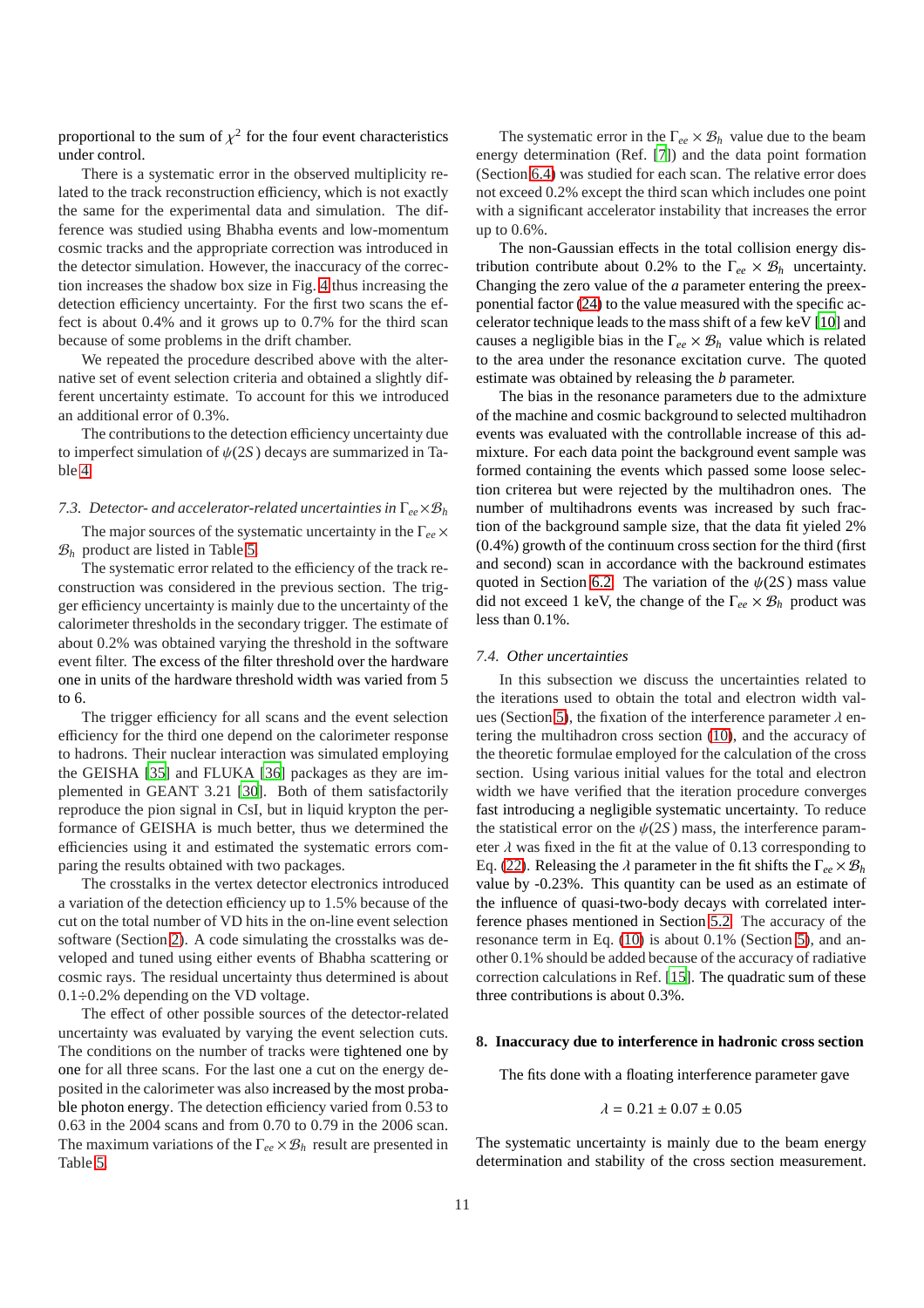<span id="page-11-0"></span>Table 4: Systematic uncertainties of the detection efficiency due to ψ(2*S* ) decay simulation in % for three scans. The correlated parts of the uncertainties are also presented. The uncertainties for the first and second scans are assumed to be fully correlated.

| <i>Source</i>        |               |               |               | Scan 1 Scan 2 Scan 3 Common |
|----------------------|---------------|---------------|---------------|-----------------------------|
| Measured branchings  | (0.4)         | (0.4)         | 0.3           | 0.3                         |
| JETSET ambiguities   | 0.8           | 0.8           | 0.8           | 0.8                         |
| Track reconstruction | (14)          | (14)          | 07            | (1.4)                       |
| Selection criteria   | 03            | 03            | 03            | 03                          |
| MC statistics        | () 1          | () 1          | () 1          |                             |
| Sum in quadrature    | $\approx 1.0$ | $\approx 1.0$ | $\approx$ 1 1 | $\approx 1.0$               |

<span id="page-11-1"></span>Table 5: The dominating systematic uncertainties in the Γ*ee*×B*<sup>h</sup>* product for three scans (%). The correlated parts of the uncertainties are also presented. The inaccuracy of about 0.9% due to possible interference phase correlation is not included.

| Source                           | Scan 1        | Scan 2        | Scan 3        |               | $Common_{12}$ Common <sub>123</sub> |
|----------------------------------|---------------|---------------|---------------|---------------|-------------------------------------|
| Absolute luminosity measurements | 1.6           | 1.7           | 1.2           | 1.6           | 0.5                                 |
| $\psi(2S)$ decay simulation      | 1.0           | 1.0           | 1.1           | 1.0           | 1.0                                 |
| Detector response                |               |               |               |               |                                     |
| Trigger efficiency               | 0.2           | 0.2           | 0.2           | 0.2           | 0.2                                 |
| Nuclear interaction              | 0.2           | 0.2           | 0.3           | 0.2           | 0.2                                 |
| Cross talks in VD                | 0.1           | 0.17          | 0.1           | 0.1           | 0.1                                 |
| Variation of cuts                | 0.5           | 0.3           | $0.6^{\circ}$ | 0.3           | 0.3                                 |
| Accelerator related effects      |               |               |               |               |                                     |
| Beam energy determination        | 0.15          | 0.18          | 0.6           | 0.15          | 0.15                                |
| Non-Gaussian energy distribution | 0.2           | 0.2           | 0.2           | 0.2           | 0.2                                 |
| Residual background              | < 0.1         | < 0.1         | < 0.1         | < 0.1         | < 0.1                               |
| Other uncertainties              | 0.3           | 0.3           | 0.3           | 0.3           | 0.3                                 |
| Sum in quadrature                | $\approx 2.0$ | $\approx$ 2.1 | $\approx 1.9$ | $\approx 2.0$ | $\approx 1.3$                       |

This result does not contradict to the assumption of the uncorrelated interference phases (Section [5.2\)](#page-3-6) but can still indicate the presence of some phase correlations.

In order to evaluate a possible deviation of the Γ˜ *<sup>h</sup>* value from the sum of hadronic partial widths  $\Gamma_h$ , we performed a Monte Carlo simulation according to Eq. [\(18\)](#page-3-2) and [\(19\)](#page-3-3). The set of decay modes and the corresponding branching fractions were obtained using the event generator described in Section [6.1,](#page-5-2) with the number of different decay modes exceeding one thousand. Damping of sin  $\phi_m$  and cos  $\phi_m$  because of the averaging  $\langle \rangle_{\Theta}$  was ignored.

The inaccuracy in Γ*<sup>h</sup>* was estimated in the Bayesian approach. Possible sets of interference phases  $\phi_m$  are characterized by the central value  $\phi$  and the band width  $\Delta \phi$ . It was assumed that probabilities of all  $\phi$  and  $\Delta\phi$  values are equal. The result is not sensitive to assumptions on the band shape.

The Monte Carlo procedure consists of two steps. At the first step in each Monte Carlo sampling a set of φ*<sup>m</sup>* was generated for random  $\phi$  and  $\Delta\phi$  and the corresponding  $\lambda$  value was calculated. The values of  $\phi$ ,  $\Delta\phi$  and  $\lambda$  were saved for the second step. The first-step distribution in  $\lambda$  is symmetric relative to the most probable value of 0.13 corresponding to Eq. [\(14\)](#page-3-7). At the second step an acception-rejection (Von Neumann's) method was employed to reproduce the  $\lambda$  distribution matching the results of the measurement: the Gaussian with the average value of 0.21 and the width of 0.086. The second-step distribution in  $(\tilde{\Gamma}_h - \Gamma_h)/\Gamma_h$  is peaked at zero. It is not Gaussian but 68% percent of the accepted samplings are contained in the interval of  $\pm 0.009$ , thus we concluded that the inaccuracy due to possible interference phase correlations in  $\Gamma_{ee} \times \mathcal{B}_h$  value is about 0.9%. Since the Bayesian approach was employed, appearance of the new information on the interference in the hadronic cross section can change this estimate.

It should be noted that the inaccuracy estimated in this section is not specific for our results on the  $\psi(2S)$  partial and total widths but is shared by many results obtained in other experiments using the  $\psi(2S)$  multihadron cross section. The most precise of them is the result of CLEO on the  $\psi(2S) \to J/\psi \pi^+ \pi^$ branching fraction [\[37\]](#page-13-5), its quoted accuracy is 2.2%. That concerns, in particular, the works [\[2](#page-12-1), [3](#page-12-2)].

#### **9. Averaging of scan results**

The systematic errors on the  $\Gamma_{ee} \times \mathcal{B}_h$  values for three scans and the estimates of their correlations are presented in Table [5.](#page-11-1) The correlation of errors is a difficult issue. In non-obvious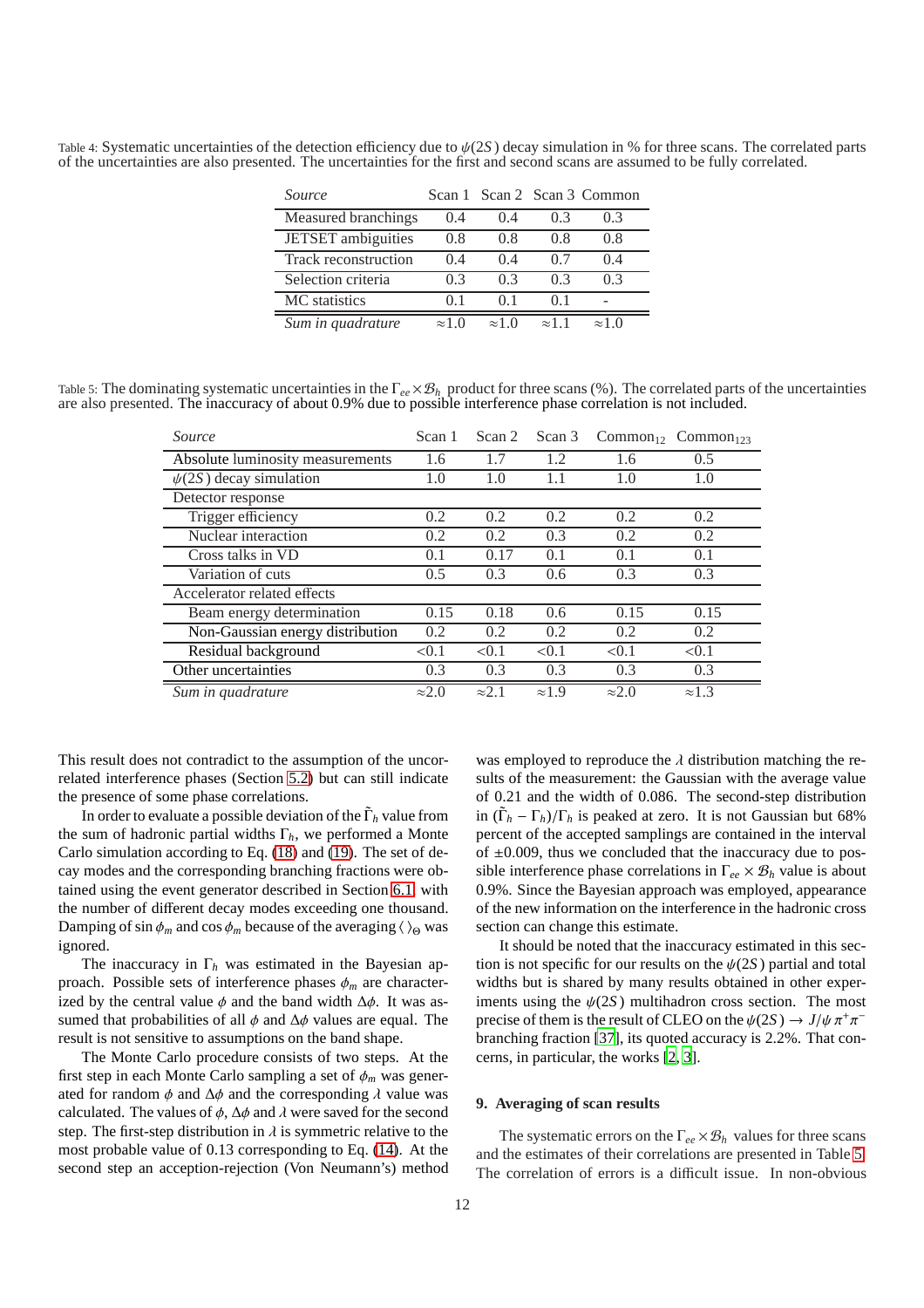cases the most conservative approach was used assuming that the correlated part corresponds to the minimal uncertainty in scans for a given uncertainty source.

To obtain the resulting value of the  $\Gamma_{ee} \times \mathcal{B}_h$  product, the scans were treated as independent experiments. The individual  $\Gamma_{ee} \times \mathcal{B}_h$  values were weighted using their statistical errors and uncorrelated parts of systematic errors. Such procedure takes into account the random behaviour of uncorrelated systematic errors thus converting them to statistical. Correspondingly, the systematic errors of individual scans reduce to their common part. The formal weighting recipe for the parameter  $\Gamma_{ee} \times \mathcal{B}_h$  is given below:

$$
\langle \Gamma_{ee} \times \mathcal{B}_h \rangle = \sum w_i \cdot (\Gamma_{ee} \times \mathcal{B}_h)_i ,
$$
  
\n
$$
\sigma_{\text{stat}}^2 = \sum w_i^2 \cdot \sigma_{\text{stat},i}^2 ,
$$
  
\n
$$
\sigma_{\text{syst}}^2 = \sum w_i^2 \cdot (\sigma_{\text{syst},i}^2 - \sigma_{\text{syst},0}^2) + \sigma_{\text{syst},0}^2 ,
$$
  
\n
$$
w_i = 1/(\sigma_{\text{stat},i}^2 + \sigma_{\text{syst},i}^2 - \sigma_{\text{syst},0}^2),
$$
 (32)

where  $\sigma_{syst,0}$  denotes a common part of systematic uncertainties. The recipe preserves the total error of the result.

#### **10. Summary**

The parameters of  $\psi(2S)$  have been measured using the data collected with the KEDR detector at the VEPP-4M  $e^+e^-$  collider in 2004 and 2006. Our final result for the  $\Gamma_{ee} \times \mathcal{B}_h$  product is

$$
\Gamma_{ee} \times \mathcal{B}_h = 2.233 \pm 0.015 \pm 0.037 \pm 0.020 \,\text{keV}.
$$

The third error quoted is an estimate of the model dependence of the result due to assumptions on the interference effects in the cross section of the single-photon  $e^+e^-$  annihilation to hadrons explicitly considered in this work. Implicitly, the same assumptions were employed to obtain the charmonium leptonic width and the absolute branching fractions in many experiments. This quantity was measured in several experiments but only the result of MARK-I [\[38\]](#page-13-6), an order of magnitude less precise than ours, was published in such a form. Usually the Γ*ee* × B*<sup>h</sup>* product is converted to the electron width value using existing results on the branching fraction to hadrons  $\mathcal{B}_h$  or the leptonic branching fractions.

Using the world average values of the electron and hadron branching fractions from PDG [\[24\]](#page-12-23) we obtained the electron partial width and the total width of  $\psi(2S)$ :

$$
\Gamma_{ee} = 2.282 \pm 0.015 \pm 0.038 \pm 0.021 \text{ keV},
$$
  
 
$$
\Gamma = 296 \pm 2 \pm 8 \pm 3 \text{ keV}.
$$

These results are consistent with and more than two times more precise than any of the previous experiments.

The result on the  $\psi(2S)$  mass obtained in this work

$$
M = 3686.114 \pm 0.007 \pm 0.011^{+0.002}_{-0.012}
$$
 MeV.

The statistical uncertainty is significantly reduced compared to that reached at VEPP-4M in 2002, the systematic one is approximately the same. Since the systematic and model errors are correlated, the combined analysis of the 2002, 2004 and 2006 data has to be performed. It will be described in a dedicated paper the result of which should supersede the results presented above and in Ref. [\[10\]](#page-12-9). The reduction of the model dependence is expected.

### **Acknowledgments**

We greatly appreciate the efforts of our VEPP-4M colleagues to provide good operation of the accelerator complex and the staff of experimental laboratories for the permanent support in preparing and performing this experiment. The authors are grateful to V. P. Druzhinin, P. Wang and C. Z. Yuan for useful discussions and thank V. S. Fadin for a verification of results presented in Section [4.](#page-1-4)

The work is supported in part by the Ministry of Education and Science of the Russian Federation and grants Sci.School 6943.2010.2, RFBR 10-02-00695, 11-02-00112, 11-02-00558.

#### **References**

- <span id="page-12-0"></span>[1] N. Brambilla *et al.*, Eur. Phys. J. C **71** (2011) 1534.
- <span id="page-12-1"></span>[2] J. Z. Bai *et al.* [BES Collaboration], Phys. Lett. B **550** (2002) 24.
- <span id="page-12-2"></span>[3] M. Ablikim *et al.* [BES Collaboration], Phys. Rev. Lett. **97** (2006) 121801.
- <span id="page-12-3"></span>[4] M. Ablikim *et al.* [BES Collaboration], Phys. Lett. B **660** (2008) 315.
- <span id="page-12-4"></span>[5] M. Ablikim *et al.* [BES Collaboration], Phys. Lett. B **659** (2008) 74.
- <span id="page-12-5"></span>[6] V. Anashin *et al.*, Stockholm 1998, EPAC 98\* (1998) 400, Prepared for 6th European Particle Accelerator Conference (EPAC 98), Stockholm, Sweden, 22-26 June 1998.
- <span id="page-12-6"></span>[7] V. E. Blinov *et al.*, Nucl. Instr. and Meth. A **598** (2009) 23. Proc. of EPAC-2006 (2006).
- <span id="page-12-7"></span>[8] A. D. Bukin *et al.*, Absolute Calibration of Beam Energy in the Storage Ring. Phi-Meson Mass Measurement, Preprint IYF-75-64, 1975.
- <span id="page-12-8"></span>[9] A. N. Skrinsky and Y. M. Shatunov, Sov. Phys. Usp. **32** (1989) 548.
- <span id="page-12-9"></span>[10] V. M. Aulchenko *et al.* [KEDR Collaboration], Phys. Lett. B **573** (2003) 63.
- <span id="page-12-10"></span>[11] V. E. Blinov *et al.*, ICFA Beam Dyn. Newslett. **48** (2009) 195.
- <span id="page-12-11"></span>[12] V. V. Anashin *et al.*, Nucl. Instrum. Meth. A **478** (2002) 420.
- <span id="page-12-12"></span>[13] S. E. Baru *et al.*, Instrum. Exp. Tech. **54** (2011) 335.
- <span id="page-12-13"></span>[14] A.G. Shamov [KEDR Collaboration], Chinese Phys. C **84** (2010) 836 Proc. of Int. Workshop on  $e^+e^-$  Collision from  $\phi$  to  $\psi$ , Beijing, 2009. arXiv: hep-ex/1110.0328.
- <span id="page-12-14"></span>[15] E. A. Kuraev and V. S. Fadin, Sov. J. Nucl. Phys. **41** (1985) 466.
- <span id="page-12-15"></span>[16] F. A. Berends, G. J. Komen, Nucl. Phys. B **115** (1976) 114.
- <span id="page-12-16"></span>[17] H. Burkhardt *et al.*, Z. Phys. C **43** (1989) 497.
- <span id="page-12-17"></span>[18] J. P. Alexander *et al.*, Nucl. Phys. B **320**, 45 (1989).
- <span id="page-12-18"></span>[19] D. Zhang *et al.*, Phys. Rev. D **74** (2006) 054012
- <span id="page-12-19"></span>[20] Y. I. Azimov *et al.*, JETP Lett. **21** (1975) 172.
- <span id="page-12-20"></span>[21] K. Yu. Todyshev, [arXiv:0902.4100.](http://arxiv.org/abs/0902.4100)
- <span id="page-12-21"></span>[22] R. N. Cahn, Phys. Rev. D **36** (1987) 2666, [Erratum-ibid. D **40** (1989) 922].
- <span id="page-12-22"></span>[23] P. Wang *et al.*, Phys. Lett. B **593** (2004) 89.
- <span id="page-12-23"></span>[24] K. Nakamura *et al.*, J. Phys. G **37** (2010) 075021.
- <span id="page-12-24"></span>[25] M. Z. Yang, Mod. Phys. Lett. A **23** (2008) 3113
- <span id="page-12-25"></span>[26] M. B. Voloshin, Phys. Lett. B **556** (2003) 153.
- <span id="page-12-29"></span>[27] M. Ablikim *et al.* [BES Collaboration], Phys. Lett. B **677** (2009) 235.
- <span id="page-12-26"></span>[28] S.Jadach , W. Placzek, B.F.L.Ward, Phys. Lett. B **390** (1997) 298.
- <span id="page-12-27"></span>[29] A. B. Arbuzov *et al.*, Eur. Phys. J. C **46** (2006) 689.
- <span id="page-12-28"></span>[30] GEANT – Detector Description and Simulation Tool CERN Program Library Long Writeup W5013.